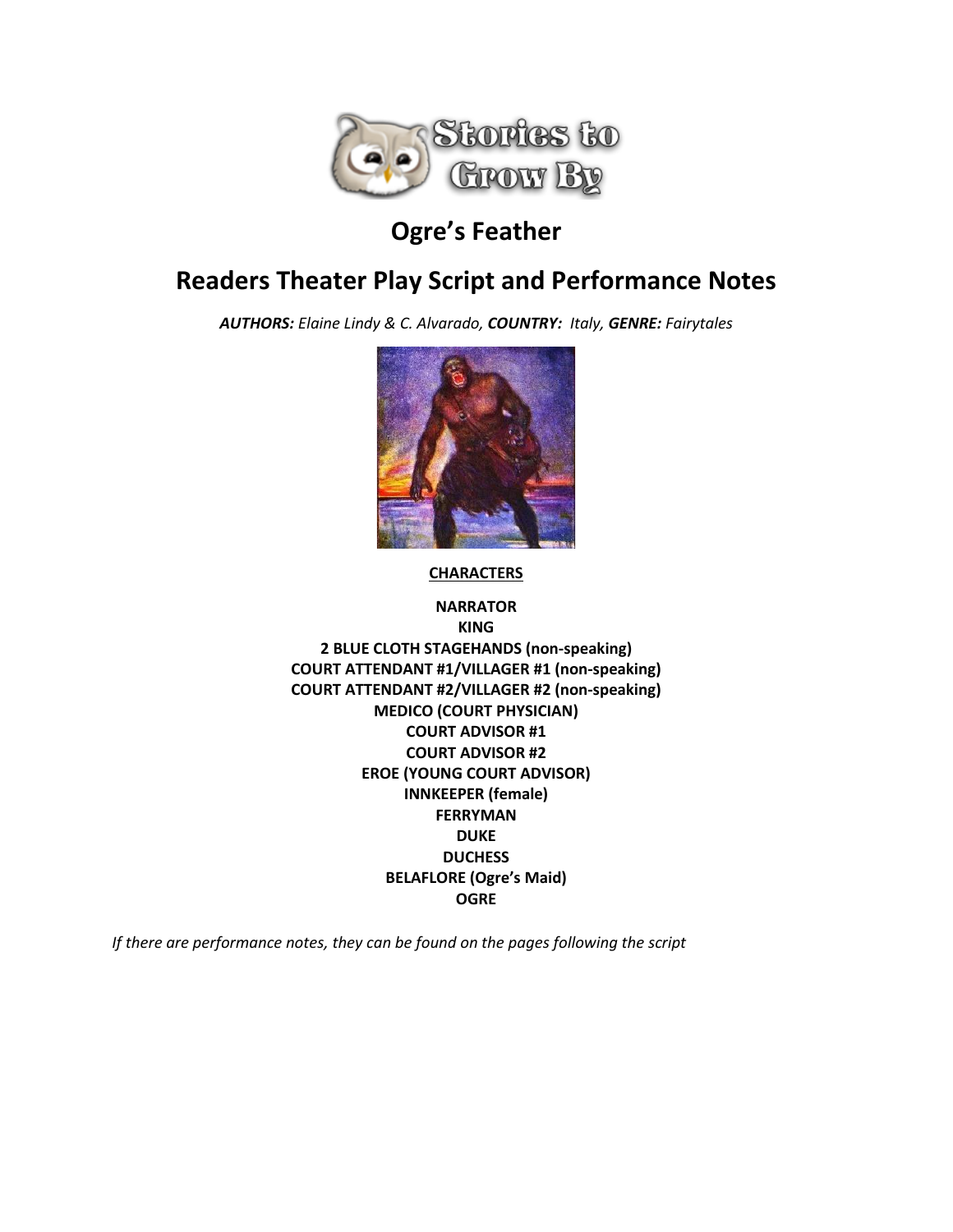# **Scene 1 – King's Throne Room**

[**Stage set:** The stage has two main sections – a KING's throne room and an OGRE's cave. There will be three additional areas set up at the very far front of the stage for future scene: (1) the outside of an Inn, (2) a river, and (3) the estate of a DUKE and DUCHESS. More later on these areas as the scenes take place.]

[The play opens in the KING's throne room. A long blue cloth drapes over two white columns that flank either side of the throne. (See **Performance Notes** on how to simulate/construct the columns over KING's throne.) *Note:* The same long blue cloth can double as the river in later scenes.]

## **NARRATOR:**

Hello, everyone. Have you ever heard of "ogres"? I'm sure you must have heard of "zombies," right? Well, ogres are like zombies and feed on human flesh, but they are bigger, smarter, and quicker than zombies. And an ogre usually carries a big club. Some ogres have feathers — the one in this play does, and that's why the play is called "The Ogre's Feather." So, without further ado, here is the "The Ogre's Feather," brought to you by *Stories to Grow by*.

[NARRATOR steps forward.]

## **NARRATOR:**

Our play begins on a big island near Italy called Sicily (pronounce: SIS-uh-lee). The king of Sicily was known far and wide as a fair and just ruler.

[The play opens to ATTENDANTS bringing blankets and food to KING. KING ignores their offerings and sits slumped in his throne. ATTENDANTS enter, bringing blankets and food to KING. KING ignores their offerings and sits slumped in his throne. COURT ADVISOR #1 and COURT ADVISOR #2 stand to one side of KING, occasionally stroking their long, distinguished beards or patting the swords at their sides while quietly conversing with one another. ]

[On the other side of KING stands MEDICO, the court physician, who consults a large book. MEDICO pantomimes directing ATTENDANT #1 to mix together a potion and to offer it to KING.]

## **NARRATOR:a**

As you can see, the king is sick…

[KING takes a sip of the potion, sputters and coughs.]

## **NARRATOR:**

…in fact, the king is very, VERY sick…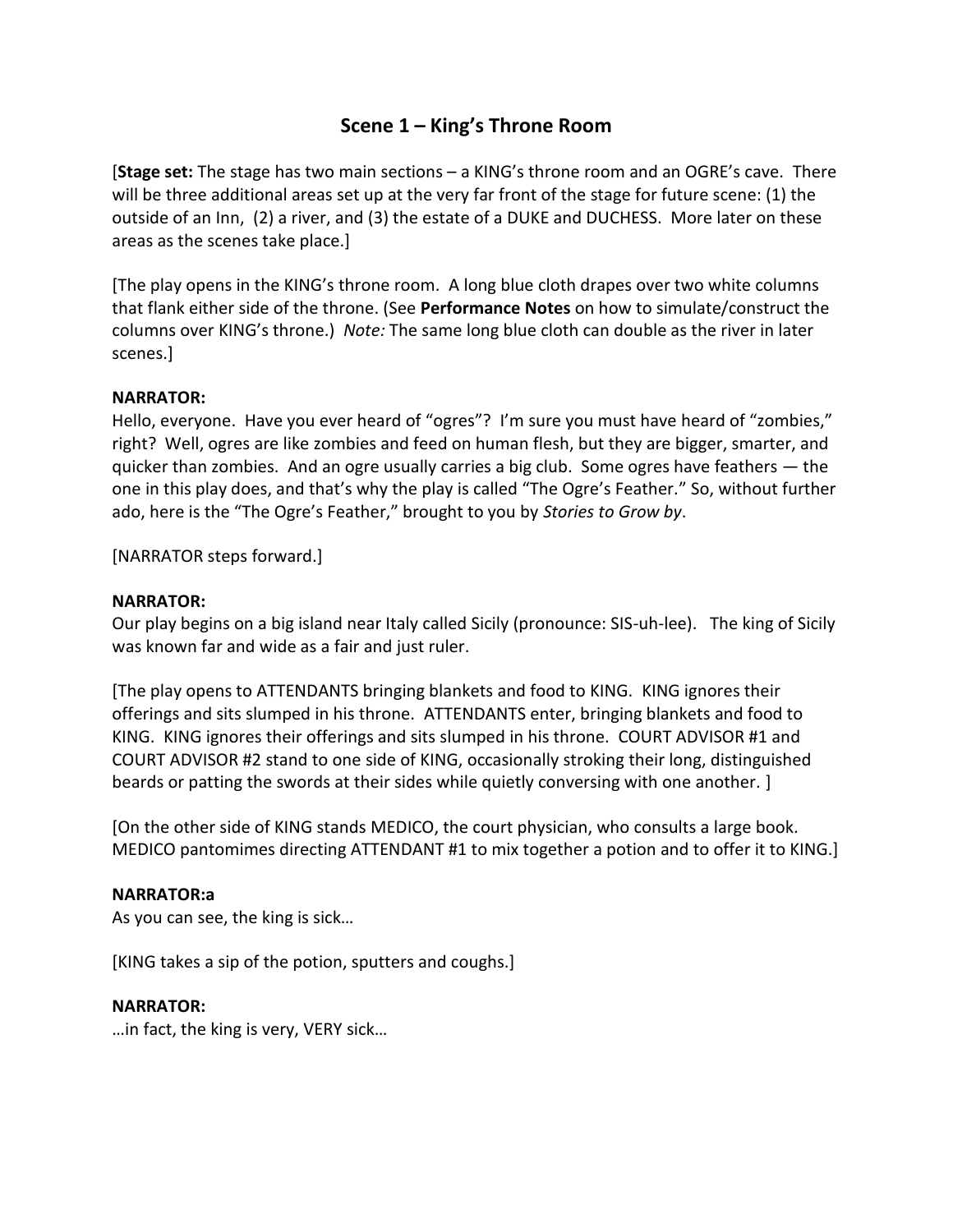[KING angrily shoves potion back at COURT ATTENDANT #1, who fumbles the cup and loses his balance. COURT ATTENDANT #2 scrambles in to help support ATTENDANT, then #1 as COURT ATTENDANT #1 pretends to lose his balance.]

## **NARRATOR:**

…well, let's just say that when the King suffers, everyone around him feels the pain, too..

## **KING:**

(*sputters)* What are you poisoning me with, Medico? And you, my doctor!

## **MEDICO:**

But, Your Majesty! That was lungwort. The very best tincture in the land for a bad cough!

## **KING:**

This SLIME?! I banish it from my land, forevermore! And I have half a mind to banish YOU as well…

[KING falls into another coughing fit. ATTENDANTS rush over to KING. MEDICO frantically flips through his book.]

## **MEDICO:**

Sire, I am working on a cure, I assure you! (*to Court Advisor #1 and Court Advisor #2*) Does anyone know what the position of the moon will be tonight?

[COURT ADVISOR #1 and COURT ADVISOR #2 ignore MEDICO's question.]

## **COURT ADVISOR #1:**

(*to Court Advisor #2)* In MY day we slayed goblins with a sword to protect the king! We didn't consult BOOKS on the position of the MOON.

## **COURT ADVISOR #2:**

(*draws his sword and waves it about*) A goblin is nothing! In MY day, I battled a fire-breathing DRAGON. I would face another in a heartbeat to save my king! (*pantomimes battling the dragon with his sword and yells,* "Abbasso!" (pronounced ah-bah-SO)

[EROE, a young court advisor, walks onstage and cheerily greets COURT ADVISOR #1 and COURT ADVISOR #2. Smaller and younger than his cohorts, he seems to struggle a bit with the heavy sword that begins to slide off his belt.]

## **EROE(pronounced "arrow"): :**

Fellow Courtiers, how is our king today?

## **KING:**

(*to Medico*) Do you let just ANYONE wander into this court? (*roars at Eroe*) Who ARE you?!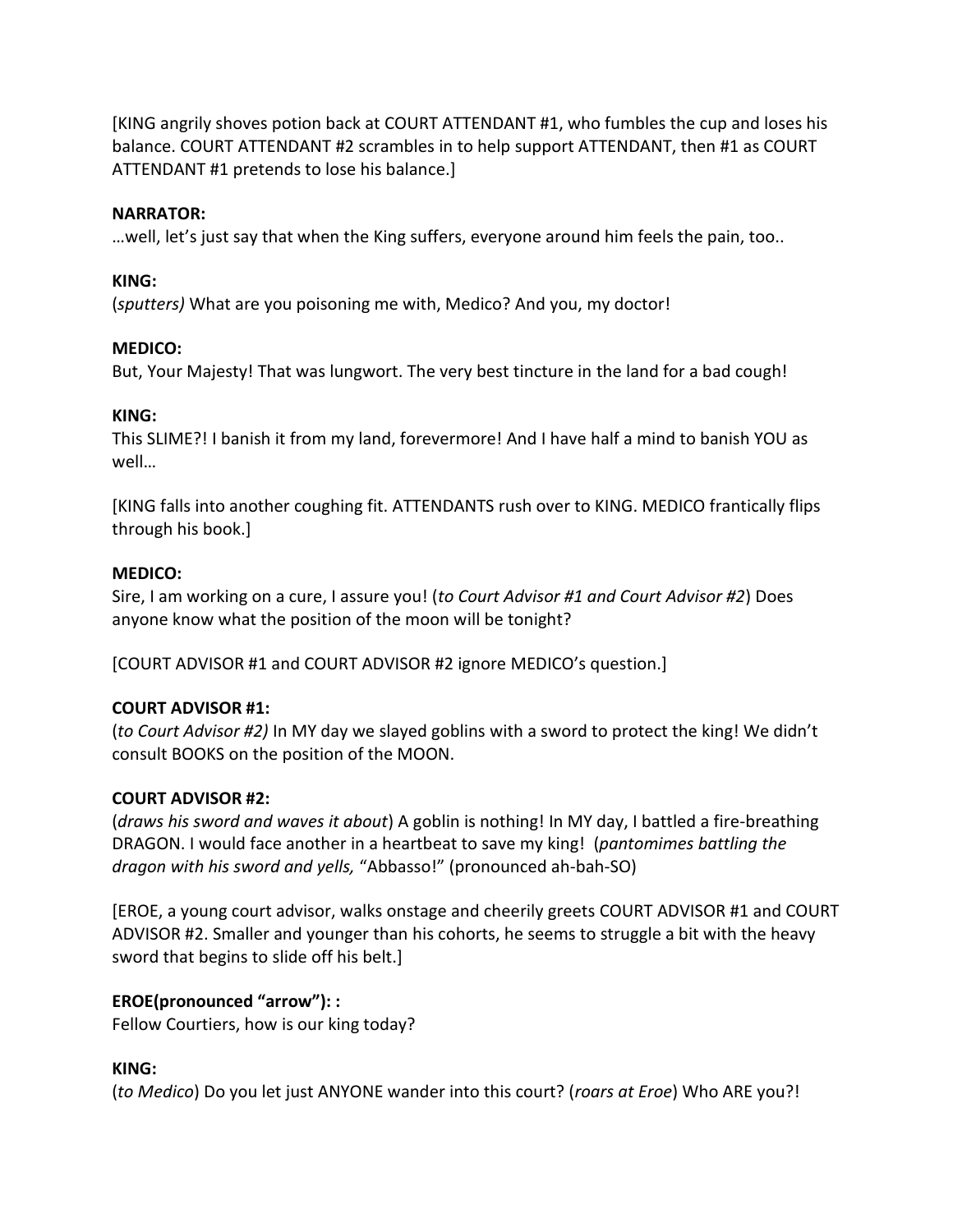[COURT ADVISORS snicker at EROE for being reprimanded.]

## **COURT ADVISOR #1:**

(*to Eroe, in answer to his question*) He's been better.

[MEDICO slams his book shut.]

## **MEDICO:**

A new moon tonight! My almanac clearly states there should be no leeches or bloodletting until the moon is full!

## **KING:**

Keep those bloodsuckers away from me! (*shivers*) Why am I so cold?

[COURT ADVISOR #1 puts a cape around KING's shoulders. KING shakes it off angrily.]

## **KING:**

I don't need THAT! Oh! (*swoons*) Why am I so hot?

[COURT ADVISOR #2 puts a cloth on KING's forehead and tries to fan him. KING slaps away the cloth and falls into another coughing fit.]

## **EROE:**

(*worried, to Medico*) Is there no remedy?

## **MEDICO:**

(*taps his chin in thought*) You're Eroe, right? (*Eroe nods*) Well, Eroe, there's pretty much no remedy.

## **EROE:**

"Pretty much"? There IS a remedy?

#### **MEDICO:**

Maybe. But it's so impossible, it hardly counts.

#### **COURT ADVISOR #1:**

Impossible? Allow me to remind you that you have the (*gestures to Court Advisor #2*) finest advisors in all of Sicily at your disposal.

## **COURT ADVISOR #2:**

We laugh at "impossible!"

## **MEDICO:**

Okay then, the cure requires a feather…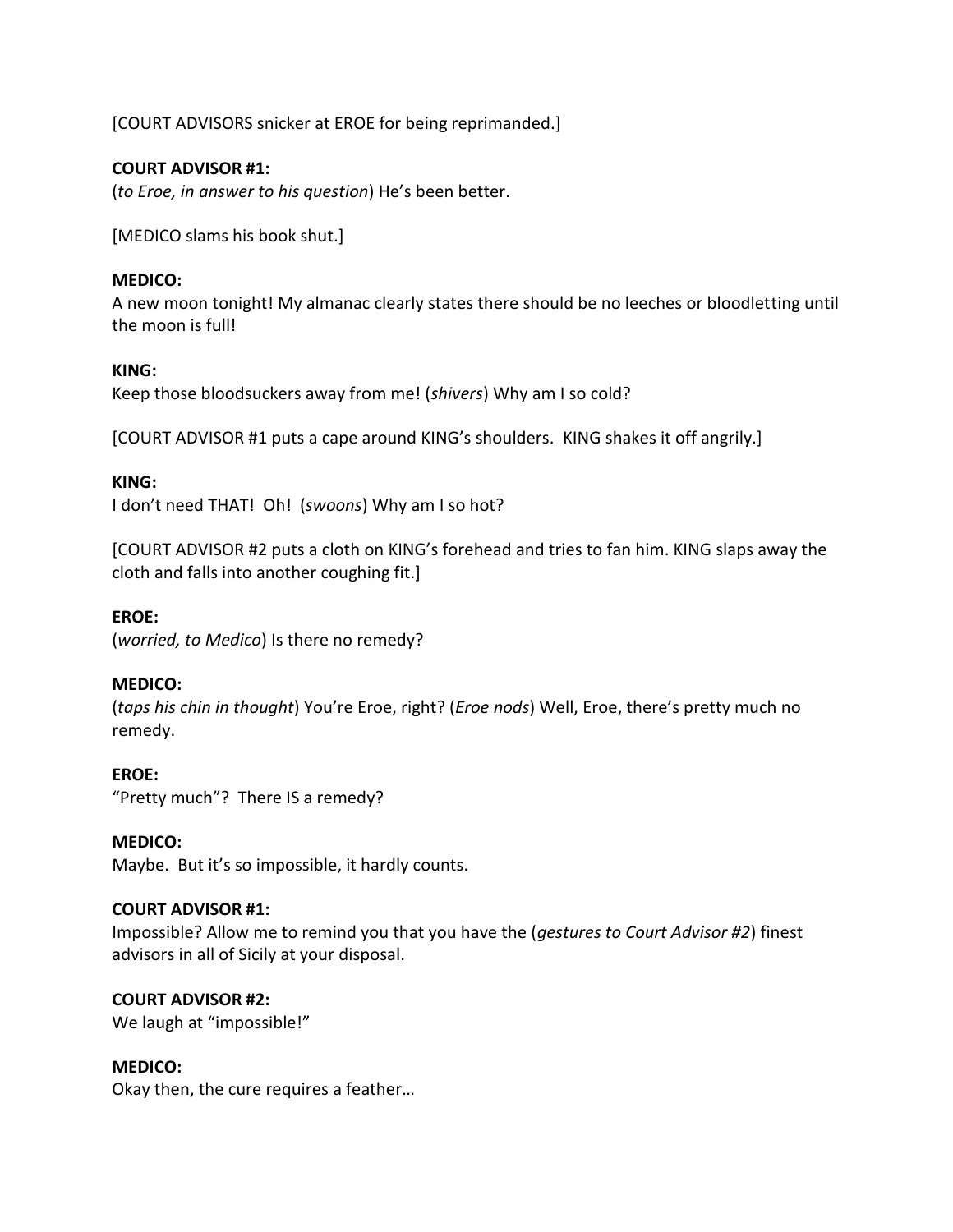## **COURT ADVISOR #1:**

That's IT?

[COURT ADVISOR #1 and COURT ADVISOR #2 laugh heartily together.]

## **MEDICO:**

…from an ogre!

[COURT ADVISOR #1 and COURT ADVISOR #2 instantly freeze.]

#### **COURT ADVISOR #2:**

An OGRE?

## **COURT ADVISOR #1:**

Medico, you know as well as anyone there's not a soul alive who will go near an ogre. They'll eat a human as quick as swat a fly!

#### **MEDICO:**

Yes, indeed. But, truly, a feather from an ogre can cure any sickness.

#### **EROE:**

Any sickness?

## **MEDICO:**

Bene! (pronounced ben-AYE) Obviously there's no way an ogre is going to GIVE you one of his feathers. And you can forget about plucking one and surviving the adventure. That's why I said, there's pretty much no remedy.

## **EROE:**

(*suddenly)* I will go!

[Entire court, other than KING, gasps.]

#### **EROE:**

I'll go find the Ogre, and bring back a feather!

## **COURT ADVISOR #1:**

(*quickly*) I WOULD have gone!

## **COURT ADVISOR #2:**

(*just as quickly*) I would have gone before YOU would have gone!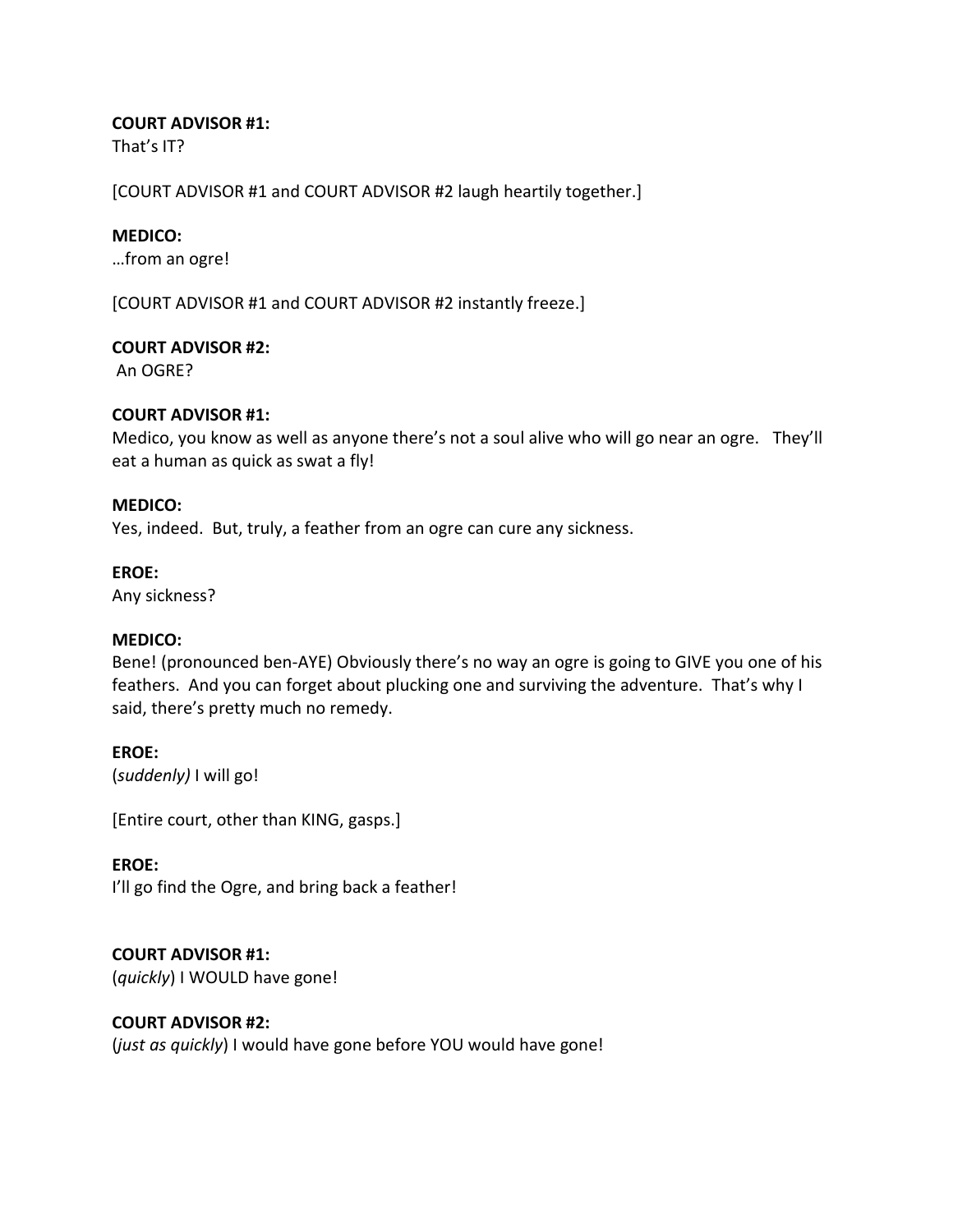## **KING:**

Silence, both of you! (*to Eroe*) Very well, whatever your name is. Just go get the feather. if you CAN'T get it, don't bother coming back!

## **EROE:**

(*bows*) Yes, Your Majesty. (*to Medico*) Uh, where do I start?

## **MEDICO:**

You don't have the slightest notion what you're doing, do you?

## **EROE:**

Not really..

## **MEDICO:**

Never mind. (*takes Eros by the shoulder and points to the mountains offstage*) Do you see those mountains? (*Eroe nods*) Go to the 7th peak, the one furthest from us. Near the top of that mountain there's a forest, and in the forest there is a path to a cave. Follow that to the Ogre's lair.

## **EROE:**

Okay, thanks. I'll be off, then!

[EROE exits.]

**MEDICO:** (*to audience*) Not a clue.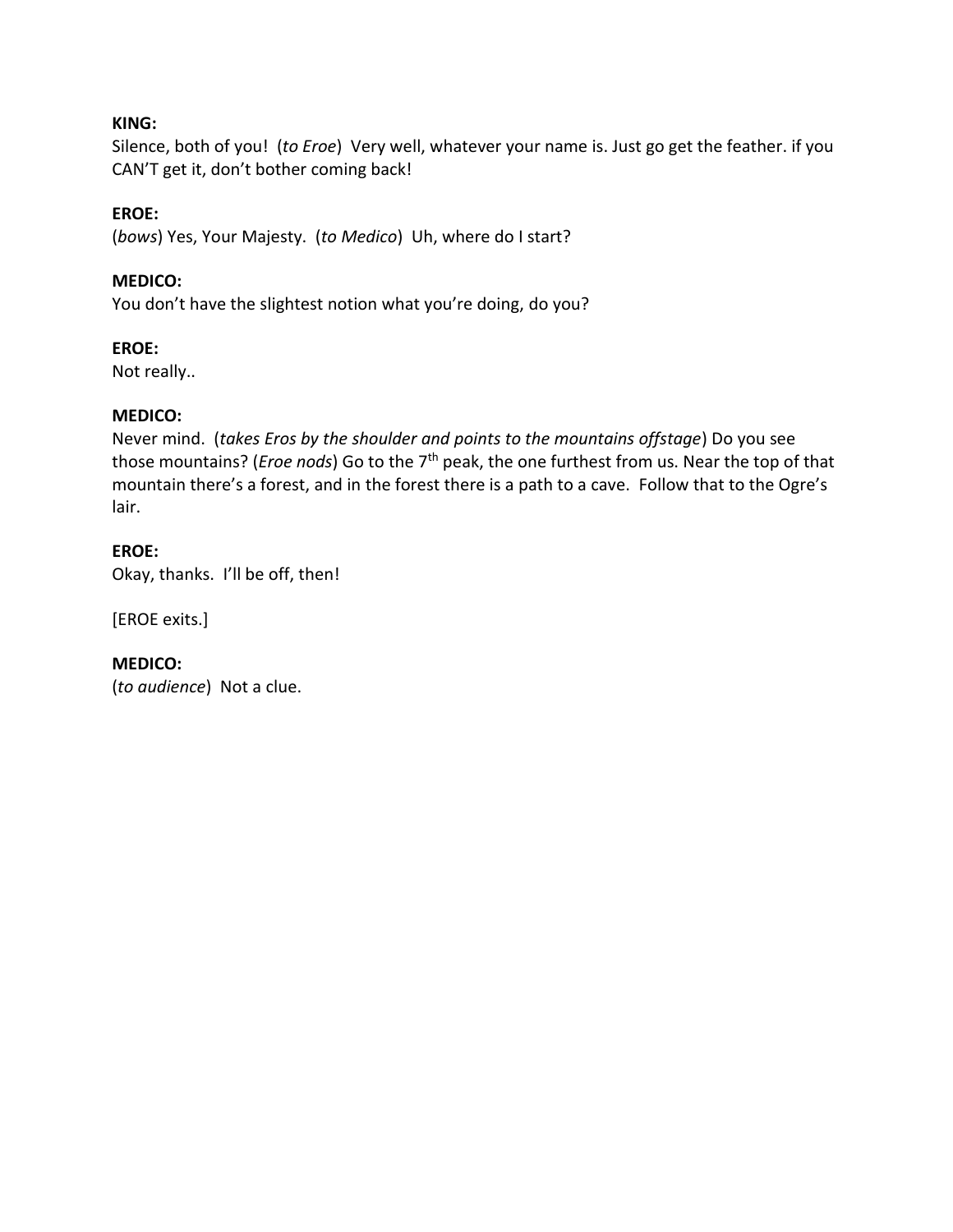# **Scene 2 – Door to an Inn**

**[Stage set:** Stage shows the outside door entrance of an Inn. Painted or free-standing bushes and flowers are on either side of the door. The scene is staged at the very front, closer to the audience than KING's throne room but not hiding it. (See **Performance Notes** on how to place this scene and options on how to create or suggest a door, including stage hands that can hold up a door.]

[Early morning sounds, such as the chirping of birds and friendly forest chatter. INNKEEPER enters around or through the door, depending if the door is painted or a free-standing prop, and starts sweeping the entryway.]

## **NARRATOR:**

Eroe walked and walked. By the end of the day, he was mighty glad to come across an Inn, and he decided to stay the night. (*gestures to Inn*) This is the Innkeeper. (*Innkeeper gives a quick wave to audience*) I expect Eroe will wake up soon and start his day.

[EROE enters around or through the door. He stretches, yawns, and smiles at INNKEEPER.]

## **INNKEEPER:**

Good morning, Signore (pronounced sig-NOR-ee). I hope you slept well.

## **EROE:**

I did, indeed. But Innkeeper, don't you sleep? You were sweeping this very step late last night when I arrived.

## **INNKEEPER:**

(*stops sweeping and rests her chin on her hands, both clasped on top of the broom*) Ah, the truth is I have not slept a wink since my daughter, Belaflore, went missing three years ago. That is why I bought this Inn. It keeps me busy and helps still my grief. (*sighs and returns to sweeping*)

## **EROE:**

I am so sorry to hear that.

## **INNKEEPER:**

What can you do? But tell me. What brings you out here, to this mountain?

## **EROE:**

The King is sick, so I've come to fetch a magic feather from the Ogre.

[INNKEEPER grasps EROE's arm with fear.]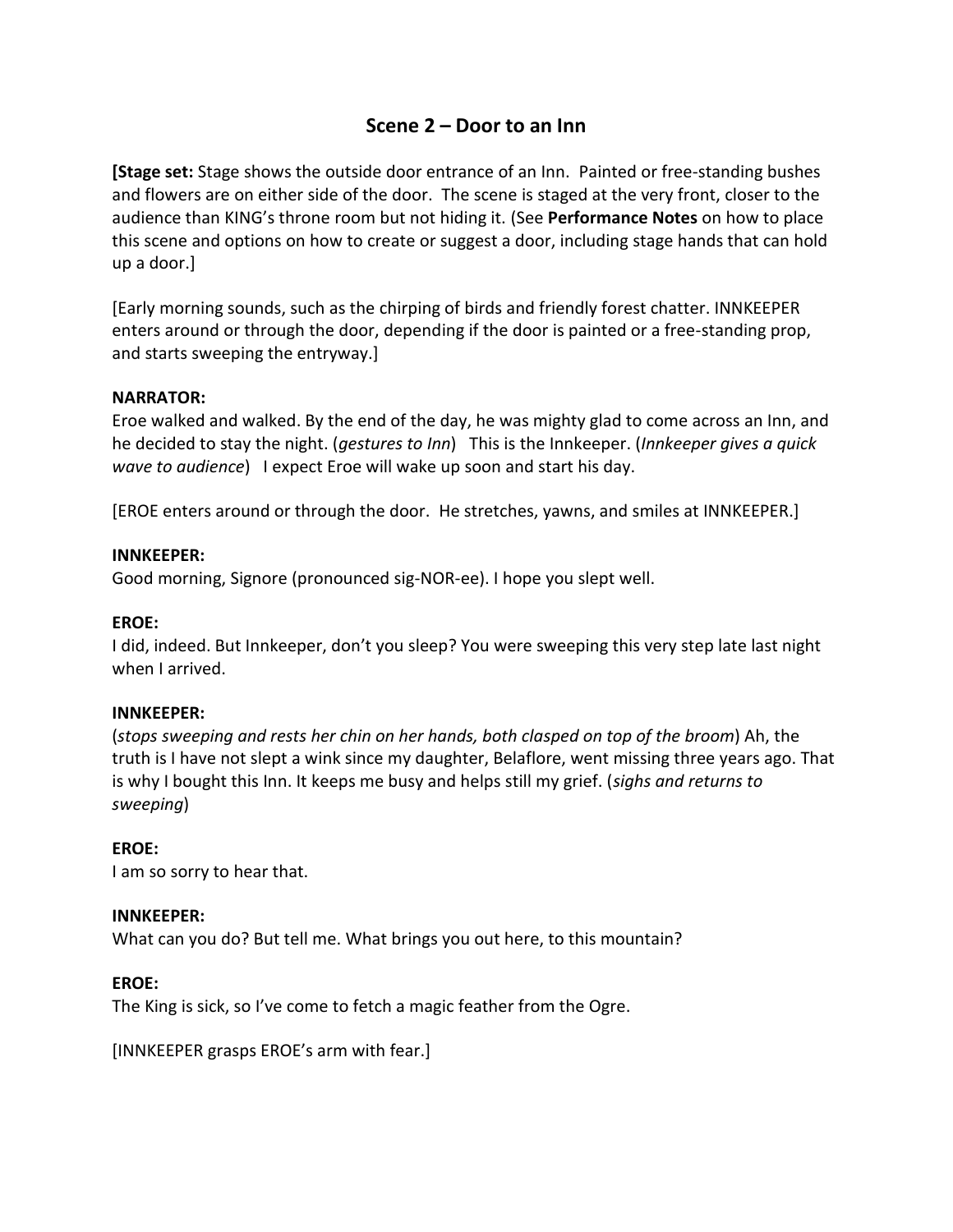#### **INNKEEPER:**

People don't "fetch" a feather from the Ogre, no matter how important the mission.

#### **EROE:**

I know what I'm doing.

#### **INNKEEPER:**

Really? Then you've heard of the hundreds of villagers the Ogre has eaten? About the dragons and trolls he can slay with ONE swing (*swings her broom and Eroe pulls back– be careful not to hit the actor playing Eroe!*)?

#### **EROE:**

Well, not exactly, but… (*emphatically*) I will do whatever it takes to save our King!

#### **INNKEEPER:**

I understand! (*shakes head with a touch of fondness*) Ah, foolish youth! (*turns to audience, brightens when she has an idea*) As you are determined to go anyway…

#### **EROE:**

I am.

#### **INNKEEPER:**

They say the Ogre knows many things. Do you think you could ask him if he knows the whereabouts of my daughter?

#### **EROE:**

(*nods and sympathetically pats Innkeeper's arm*) If the Ogre is in any mood to answer questions, I'll ask about your daughter.

#### **INNKEEPER:**

Or if not, how about bringing back an extra feather for me, so I may mend my broken heart?

#### **EROE:**

Okay, I'll try.

#### **INNKEEPER:**

Thank you, young man. May you stay well. (*to audience*) That means, "stay alive." (*back to Eroe*) I wish you every success.

[INNKEEPER exits.]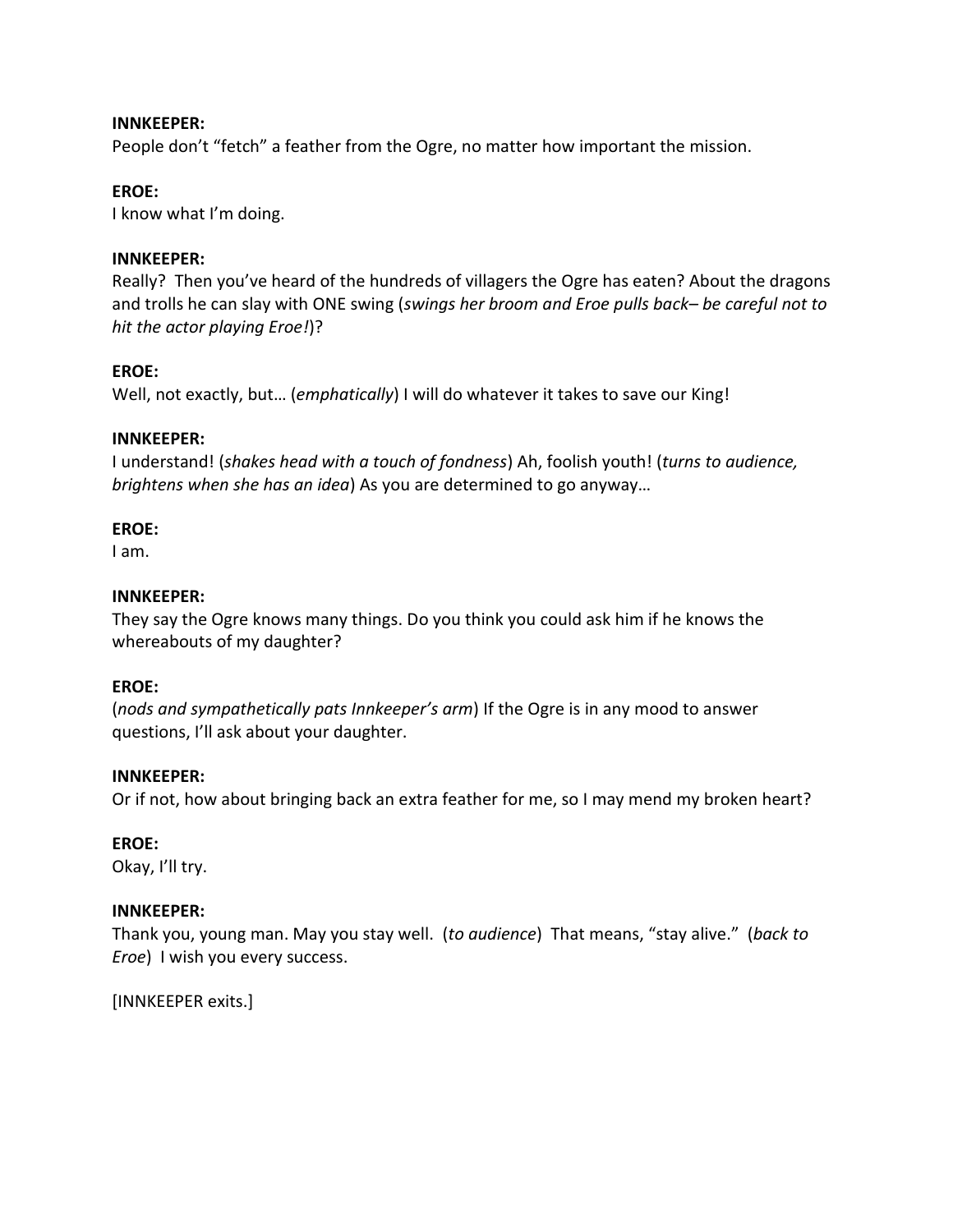## **Scene 3 – River**

[STAGE HANDS bring on blue fabric and hold it waist high, waving it from each end like a flowing river. From offstage, a recorded sound of tagehands or actors offstage can produce "whooshing" sounds of rushing water, or the audience can help.]

[EROE stops abruptly and cups his hands over his eyes to watch. FERRYMAN enters. He wears a boat costume that hangs from his shoulders. FERRYMAN rows (*simulates rowing by moving his arms)* across the river toward EROE and stops directly in front of him. (See **Performance Notes** for boat costume instructions.)]

#### **FERRYMAN:**

(*eager)* Does Signore (pronounced sig-NOR-ee) need a ride across the river?

## **EROE:**

Yes I do, Ferryman. Thanks!

[EROE joins FERRYMAN on the boat by walking beside him. The two "row" slowly across the river while the lonely FERRYMAN speaks rapidly and without thinking.]

## **FERRYMAN:**

I am very glad to have your company, Signore. I've been back and forth on this ferry for so long, looking for someone to take across. Why, one day I even took a rat across. He didn't bring any coins to pay his fare- lousy rat! It could have paid with a nub of cheese, at least. That would have been all right. Ah, provolone! (pronounced prah-vah-LONE). Or parmesan (pronounced par-meh-ZHAN). Mmh!

[FERRYMAN pauses for a moment and looks EROE up and down.]

## **FERRYMAN:**

I'm curious – what's your business in crossing to the other side of the river?

## **EROE:**

I need to get to the Ogre's cave.

## **FERRYMAN:**

(*pretends to twists a finger in his ear, as if trying to hear*) I'm sorry…I THOUGHT you said you were going to the OGRE'S CAVE?

## **EROE:**

I know, I know! But it's the only way to get a feather from the Ogre. (*leans forward*) It's for our King, who's sick.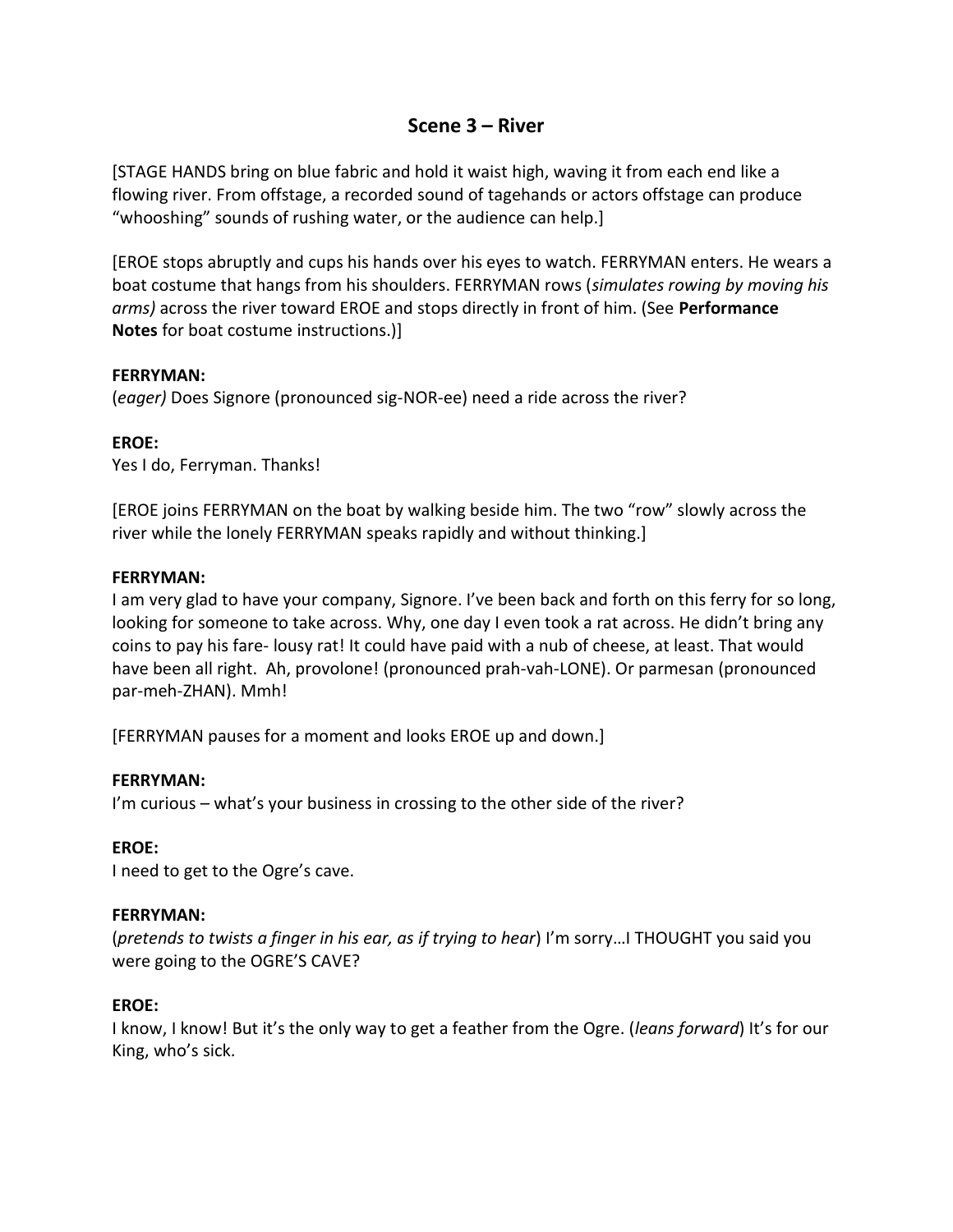[FERRYMAN frantically begins to "row" them in the opposite direction. EROE and FERRYMAN comically shuffle backwards.]

## **EROE:**

Wait! Stop! What are you doing?

## **FERRYMAN:**

This is a fool's mission, and I won't be a part of it! The moment you come anywhere near his cave, the Ogre will smell you. Just like that (*snaps fingers*) you're a goner!

[EROE gently places a hand on FERRYMAN's shoulder. FERRYMAN stops to look at him.]

## **EROE:**

Brav'uomo (pronounced brr-AH-vu-oh-moh), I appreciate your concern. But I AM doing this.

## **FERRYMAN:**

(*shakes his head sadly*) Fine! But only because you insist.

[FERRYMAN reluctantly rows EROE back across the river. When they stop, EROE leaps ashore and pays his fare to the FERRYMAN.]

## **FERRYMAN:**

I wish you a safe, eh…encounter with the Ogre, Signore. (*sighs and stretches his arms*) Ahi (pronounced AH-hee)! How my arms ache from so many years of rowing!

## **EROE:**

I don't know if I'll get any feathers, but if I can, how about if bring one back for your arms?

## **FERRYMAN:**

You would do that? And there's something else.

## **EROE:**

What?

## **FERRYMAN:**

For years, I've been stuck running this ferry without a single break. The Ogre knows many things. Can you ask him why I can't leave the boat?

## **EROE:**

Why not?

## **FERRYMAN:**

Brav'uomo (pronounced brr-AH-vu-oh-moh)!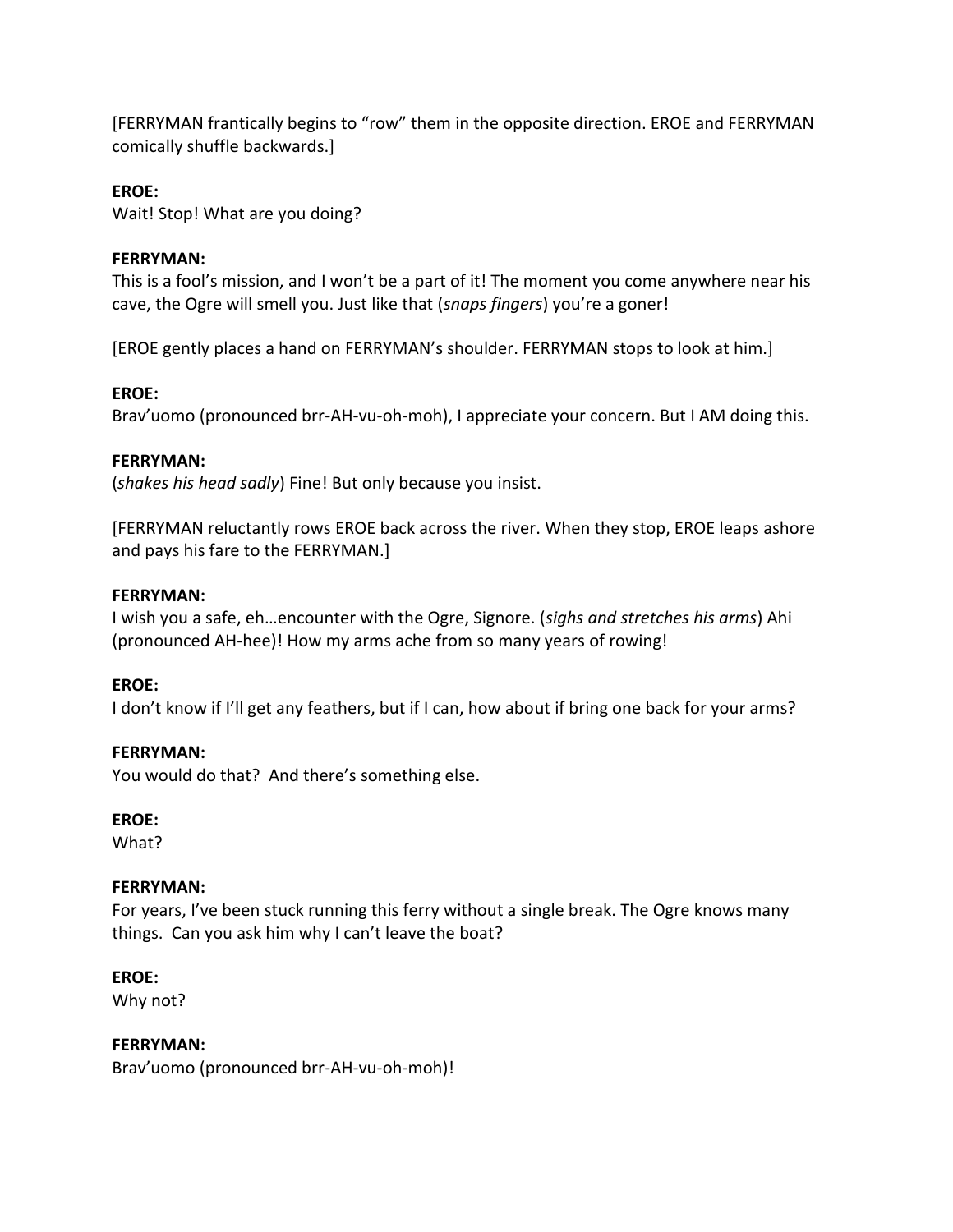# **Scene 4 – Path by the Duke and Duchess's estate**

**[Stage Set:** This is one of the areas set up in the far front area of the stage. A portable path is laid down. Along the path is a large "rock" on which EROS sits. (See **Performance Notes** on how to make the path and the rock).]

[EROE sits on the rock, pulls a piece of bread from his cloak and begins to chew on the food. ]

[DUKE and DUCHESS enter and walk toward EROE. DUKE hobbles with a crutch to avoid putting any weight on an injured leg.

## **DUKE:**

Disgraceful, my dear, that we should be reduced to such low circumstances. Walking this road like common peasants. How our lives have changed!

## **DUCHESS:**

I do miss our carriage. (*pats her hair*.) And my coiffure (pronounced kwa-FOOR) must look dreadful. What am I to do without my hand-maid to tuck in the frizzy spots in the back?

## **DUKE:**

You are as lovely as ever, Amore Mio (pronounced ah-mor-MEE-Oh). A true duchess in every sense.

## **DUCHESS:**

As you will always be my very own duke. Despite what's happened to us.

[DUKE and DUCHESS clasp hands. Just then DUCHESS drops DUKE's hand and lets out a squeal when she sees EROE. DUKE draws his sword and points it at EROE. EROE, caught by surprise, at first points his bread at DUKE. After realizing he's holding out his bread instead of a weapon, EROE drops the roll and pulls out his sword in defense.]

## **DUKE:**

Who are you?! And why are you sitting on our fountain?

[EROE confusedly looks at the rock where he was sitting.]

## **EROE:**

This is a…? I mean…what?

## **DUKE:**

If you are a robber, you might as well be on your way. (*to Duchess*) If there's one good thing in being left with nothing, at least we don't have to worry about robbers anymore.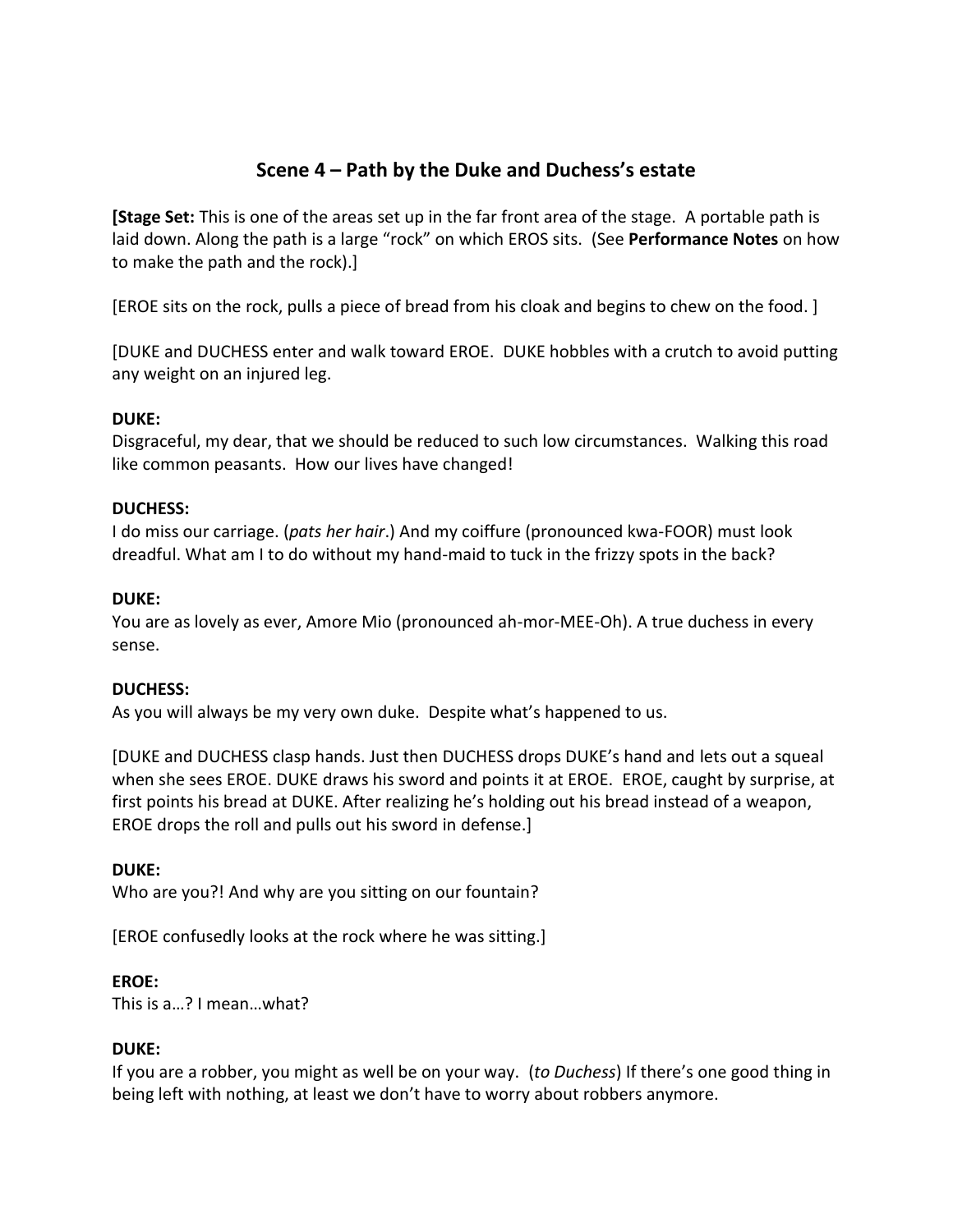## **DUCHESS:**

There is THAT.

## **EROE:**

I am sorry, Your Grace. I had no idea I was on your (*looks down at rock*) …fountain? I was just resting a bit on my journey.

## **DUCHESS:**

(*places her hand on Duke's to lower his sword*) He doesn't seem dangerous, my dear. (*to Eroe*) And what is the nature of your journey, pray tell?

## **EROE:**

I am headed to see the Ogre.

[DUKE and DUCHESS gasp.]

#### **EROE:**

I know already! But I need a feather to cure the King.

[DUKE sheathes his sword.]

## **DUKE:**

I beg your pardon, Signore. Your mission is noble. I had no idea our King was sick.

## **DUCHESS:**

(*smiles sadly*) And I'm sure you had no idea you were sitting at a fountain. For it dried up a fortnight ago.

## **DUKE:**

(*grim*) Only two weeks. Along with our fortune.

## **EROE:**

(*points to rock*) So this was your fountain?

[DUKE and DUCHESS nod.]

## **EROE:**

Maybe…

## **DUCHESS:**

What?

## **EROE:**

It's just that people keep telling me the Ogre knows many things.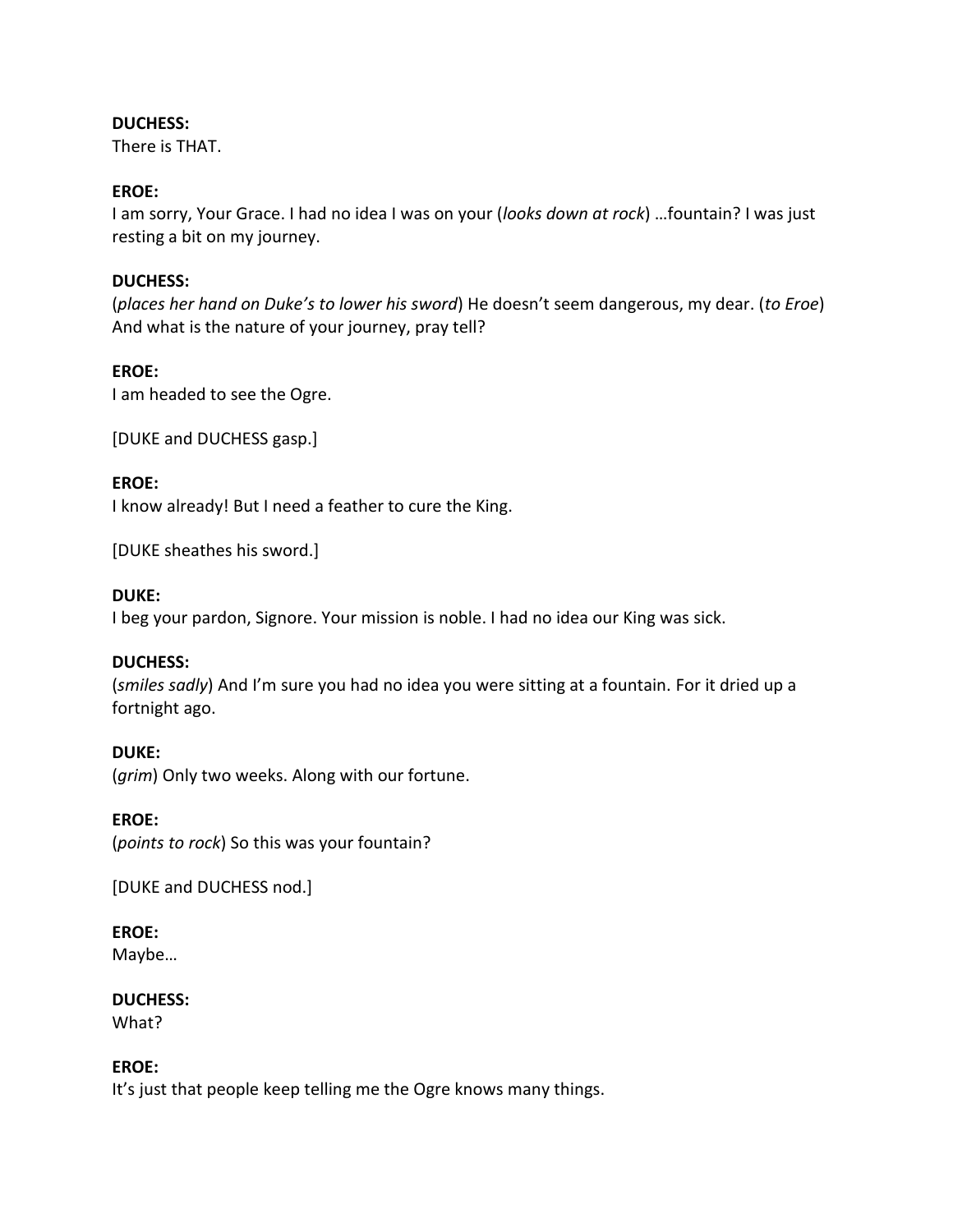## **DUKE:**

Indeed, it is known.

## **EROE:**

Why don't I ask him why your fortune has vanished? (*nods at Duke's leg*) And who knows? If I'm really lucky, maybe I can bring back a feather to heal that leg.

## **DUKE:**

You would do that for us? You don't even know us.

[DUKE and DUCHESS exchange glances.]

## **DUCHESS:**

(*to Eroe*) Tell us what you know about the Ogre.

## **EROE:**

I know that he lives in a cave at the last of seven peaks.

## **DUKE:**

If that's all you know, you are surely doomed! Listen carefully to my wife, for she knows a lot about the Ogre.

## **DUCHESS:**

Come closer, young man. (*Eroe draws nearer)* You must wait till after sundown, when it's fully dark. Only then a do you approach the Ogre's cave. He'll still be out.

## **EROE:**

Don't I want the Ogre to be at home? I mean, so I can get the feather?

## **DUCHESS:**

Oh my dear! Is that what you think? (*arms up in a gesture of despair*) Where do I begin? The early evening is the only time when the Ogre's senses are not as sharp.

[DUCHESS pulls a candle from her purse and hands it to EROE.]

## **DUCHESS:**

First, you will need this candle. The Ogre's forest at night is so dark you will not be able to see a thing, even with a full moon. Knock at the cave door – if you are lucky, the Ogre's maid will open it.

## **EROE:**

And if the Ogre opens the door?

[DUKE and DUCHESS exchange glances.]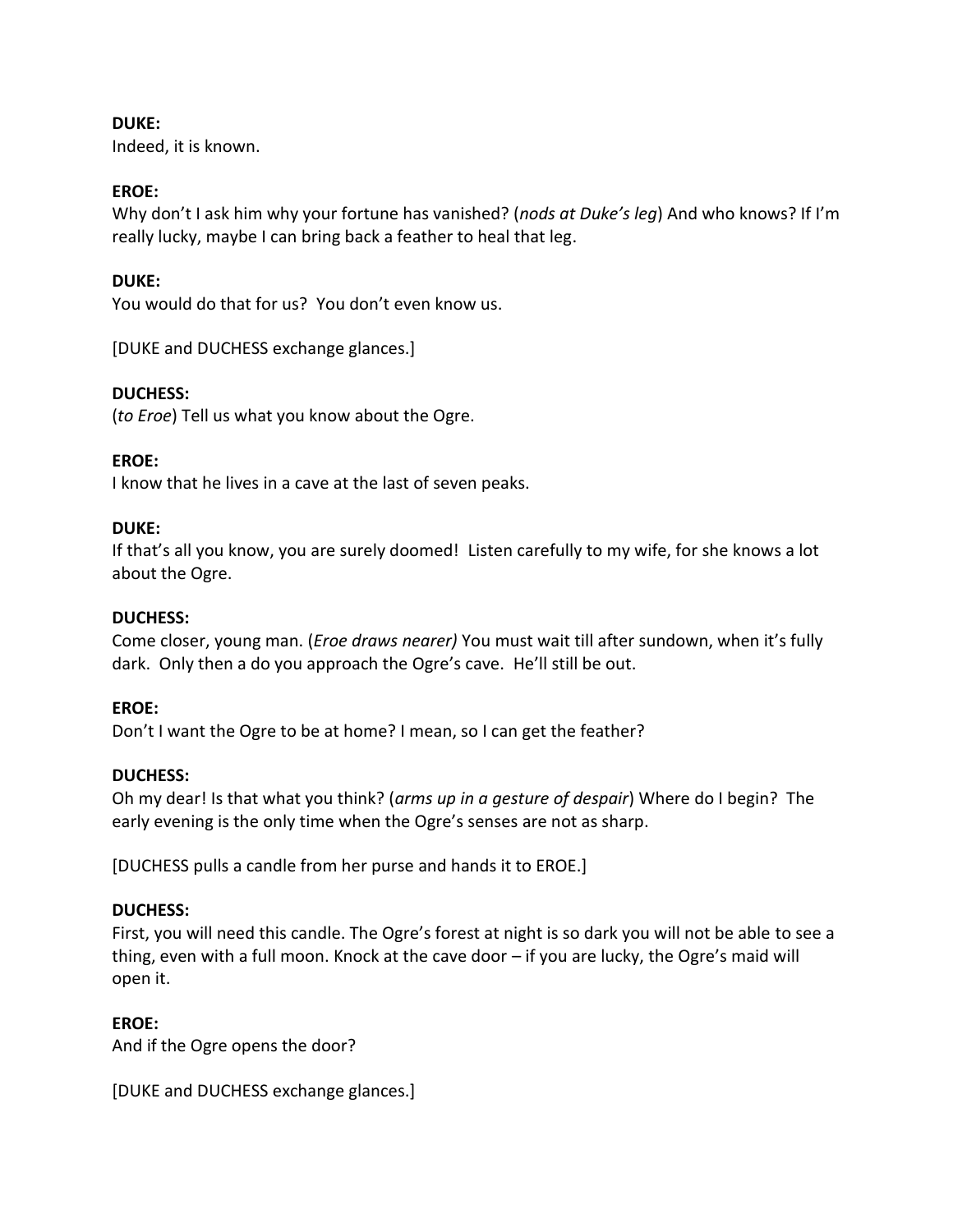## **DUCHESS:**

Hopefully, that won't happen.

## **DUKE:**

As long as the Ogre's maid opens the door, you have a chance.

## **EROE:**

*(looks about*) It's almost sundown now. I'd better be off! Thank you!

[EROE exits.]

## **DUKE:**

(*to Duchess*) He'll need all the help he can get.

[DUKE and DUCHESS exit.]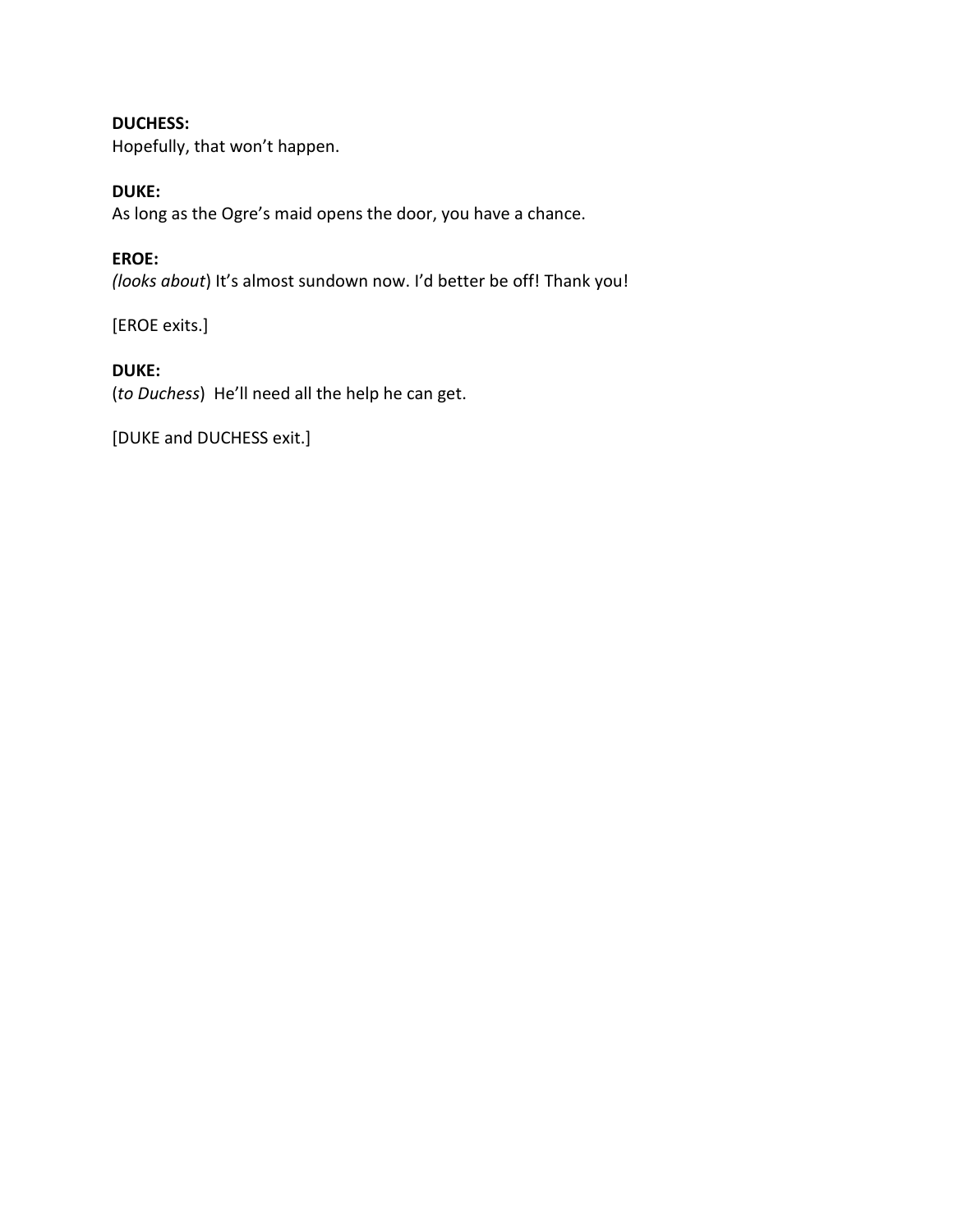# **Scene 5 – Ogre's cave**

**[Stage set:** The Ogre's cave is a stone cave painted to show a dark forest of brambles and thick vines. A rough-hewn table and chair with one place setting sits on to the side of the cave beside a fireplace, and in the fireplace is a three-legged pot and ladle (real or painted). Drape the same blue cloth you used for the river like a blanket over a massive bed. A broom rests against the bed. (**See Performance Notes** on suggestions for cave design and furnishings.)]

[EROE holds his candle as he cautiously makes his way through the forest and stops in front of the cave entrance. The candle can have a simulated flame, such as an orange cut-out. Or it can be a flashlight. EROE trips on something. He shines the candle on the ground.]

## **EROE:**

(*gasps*) A pile of bones!

[Howling echoes through the forest. STAGE HANDS or actors offstage can do the howlings

## **EROE:**

What was THAT? Something tells me I must be close! (*shines the light in front of him, steps forward and sees the cave door*) That's it!

[With a shaky hand, EROE raps at the cave entrance.]

[A dark, hooded figure, BELAFLORE the maid, (*face not revealed yet to audience*) enters onstage from "inside" the cave and creeps toward the cave entrance. She opens the door.]

[BELAFLORE throws off her hood and EROE jumps back with fearful anticipation. But when he sees the maiden, he looks at her with surprise.]

## **BELAFLORE:**

Signore! What brings you to this fearful place?

## **EROE:**

Please, Signorina (pronounced seen-or-EEN-a), I am here on a mission. For our King.

## **BELAFLORE:**

Why would the King send you here, to your death? When my master comes home, he'll eat you alive!

## **EROE:**

I must bring back a feather from the Ogre to cure our king. Then there's a matter of three other feathers I've offered to bring back, too.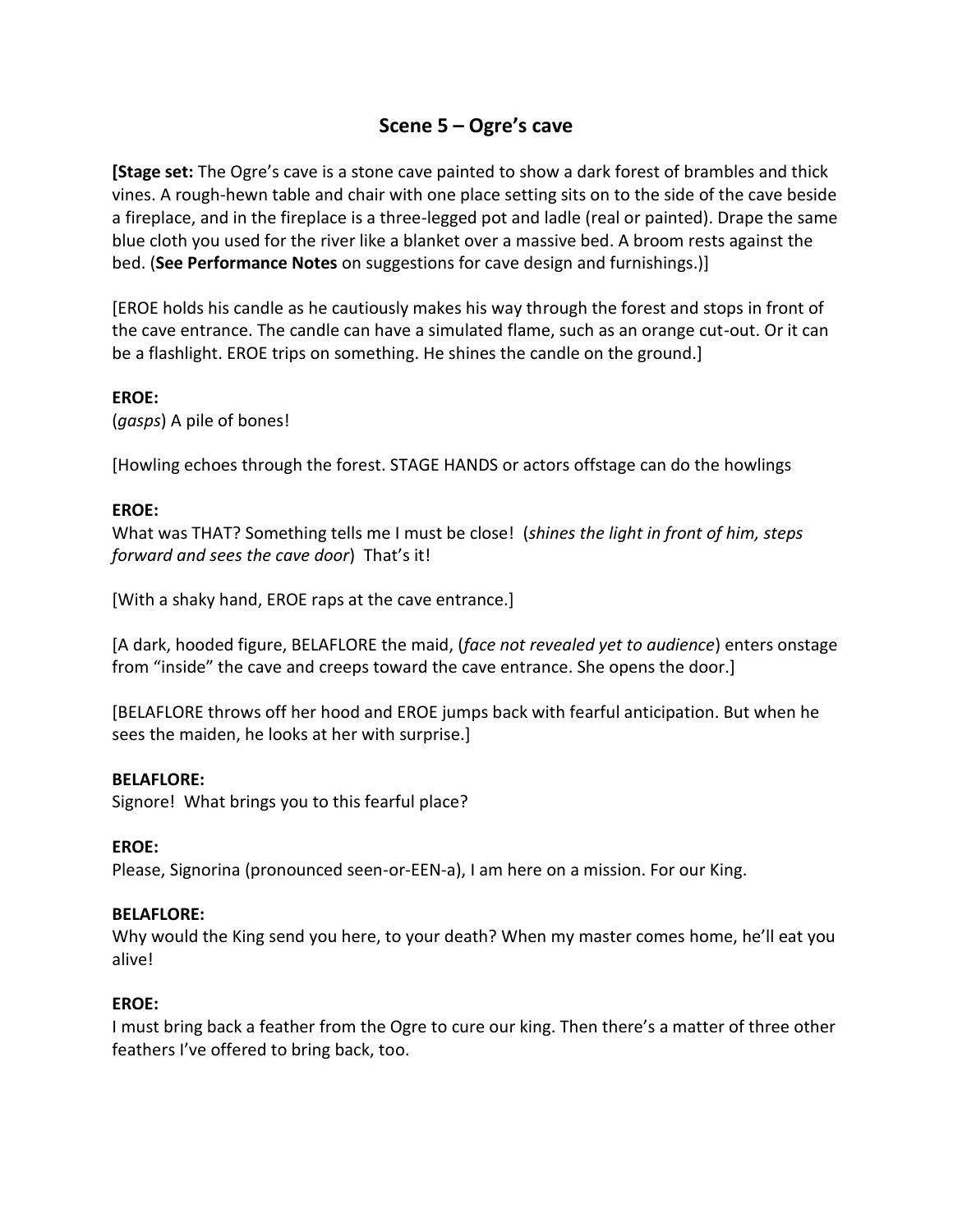[BELAFLORE grabs EROE and yanks him inside the cave before he can finish. There is a loud crash just outside the cave.]

## **BELAFLORE:**

Ahi (pronounced AH-hee)! Why have you taken on the problems of the whole world? Quick! You must move someplace where he cannot smell you.

[As the crashing gets louder and more frequent, BELAFLORE and EROE comically scuttle around the cave to try and find a hiding place. BELAFLORE grabs a fur off the bed and wraps it around EROE, who then lies flat on the floor in front of the fireplace and opens his mouth as if he's a bear rug.]

## **BELAFLORE:**

(*observes her handiwork*) Fiercer!

[EROE opens his mouth even wider making growling sounds and spreads his fingers like claws.]

## **BELAFLORE:**

Hmm, no.

[BELAFLORE escorts EROE off the floor and ushers him under the bed, draping the blue cloth over top.]

## **BELAFLORE:**

With any luck, this blanket may disguise your scent.

## **EROE:**

"May"?!

[Crashes become even louder. BELAFLORE grabs a pillow from the bed and fans the air. Then she dashes over to the pot above the fire. She vigorously stirs the stew and waves her hands about to spread its aroma. Then she scrambles back to the bed and lifts the blanket to reassure EROE.]

## **BELAFLORE:**

I'll do what I can, because I've been waiting for a chance to escape for a long time. But if he senses you're here, we're both doomed.

## **EROE:**

Don't worry. I'll–

## **BELAFLORE:**

SHH! When I signal, WHISPER your questions to me. I will do my best to get them answered.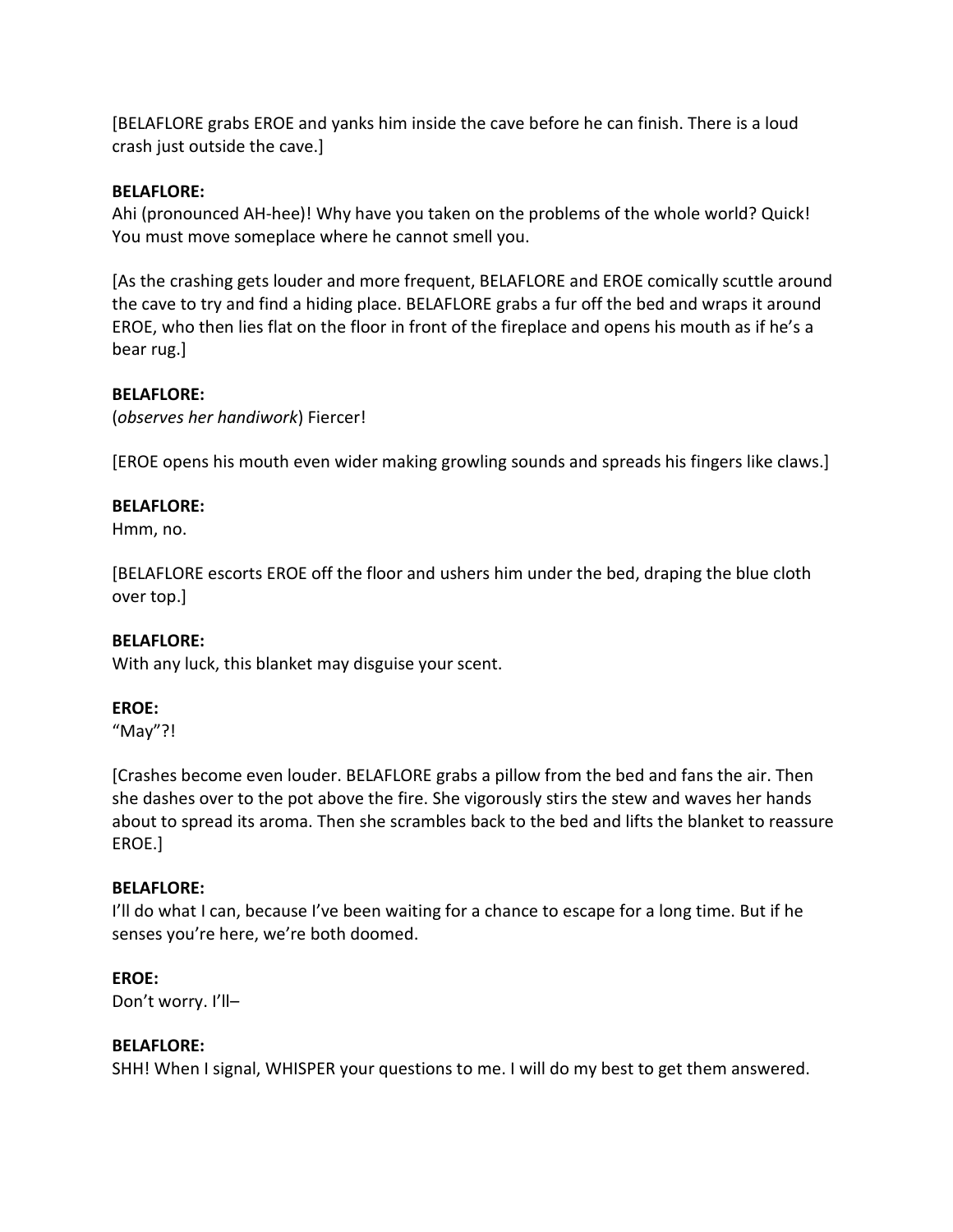## **EROE:**

*(loudly whispers*) What kind of signal will you–

[OGRE suddenly appears in the forest. BELAFLORE drops the blanket and jumps over to the pot just before OGRE thunders into the cave and looks around.]

## **OGRE:**

Maid! I think I smell a human. (*pleased at the prospect and rubs his belly*) Mmmh!

[BELAFLORE ladles stew into a bowl. OGRE sniffs different parts of the cave.]

## **BELAFLORE:**

Oh, Master, what human would come here? You're so hungry you must be imagining things. Here, have some stew.

## **OGRE:**

I know the smell of humans!

[Just as OGRE is about to sniff under the bed, BELAFLORE places a bowl of stew under his nose and leads him to the table.]

#### **BELAFLORE:**

(*soothingly*) You must be terribly hungry after a hard day of running about. Take a moment to taste my homemade stew.

[OGRE sits at the table and devours the stew.]

## **BELAFLORE:**

There. Don't you feel better?

#### **OGRE:**

*(stops looking around and frowns*) I still smell it.

[BELAFLORE cleans up OGRE's bowl and leads him to bed.]

#### **BELAFLORE:**

You must be very tired. You're starting to dream about humans, and you are just THINKING you smell them. Lie down.

[OGRE climbs into bed.]

## **OGRE:**

(*yawns*) I must be dreaming because the smell of a human seems stronger than ever, as if one were right under this bed. *(tries to scratch his back*) These feathers are so itchy!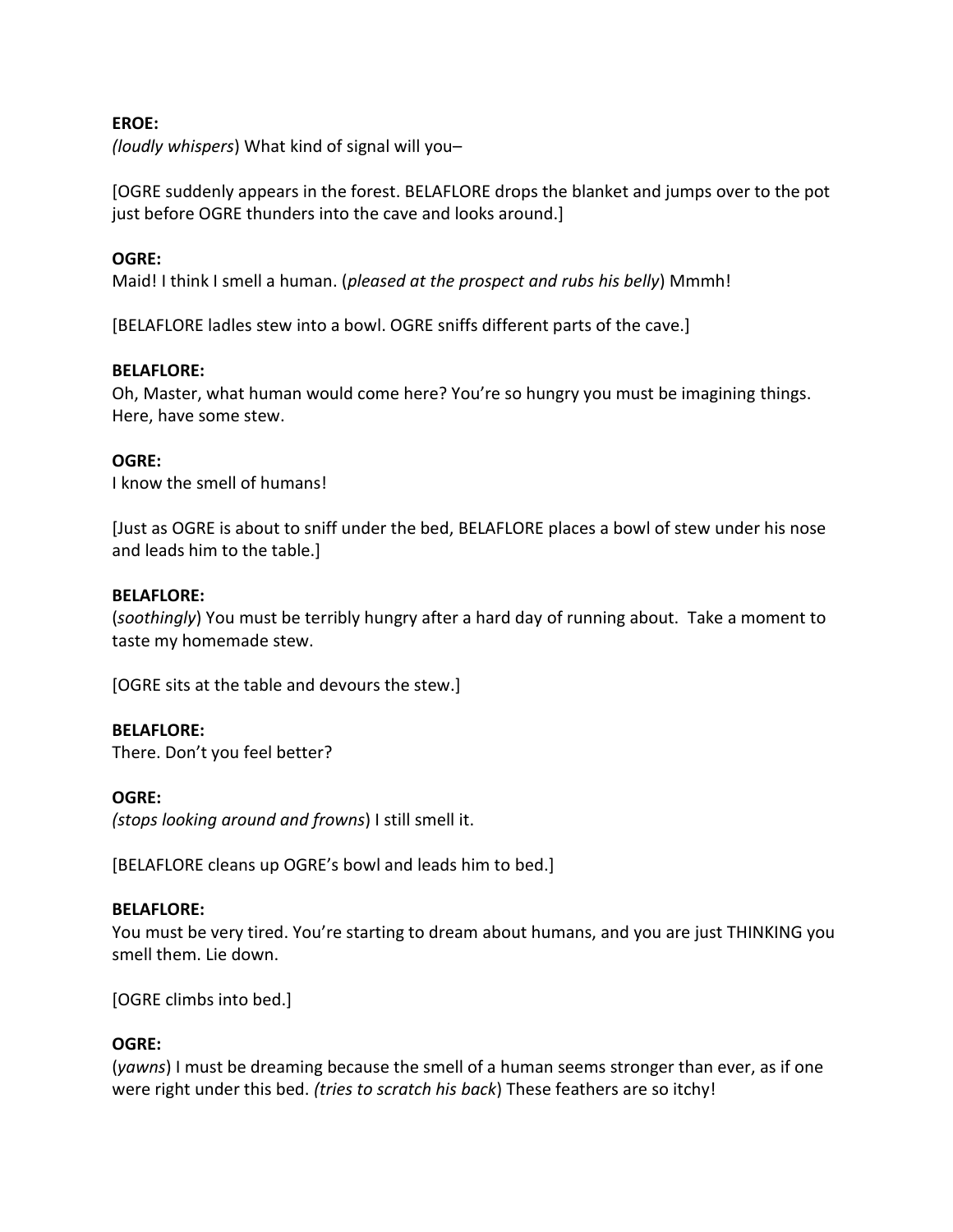#### **BELAFORE:**

I know what will help!

[BELAFLORE grabs the broom and uses it to scratch OGRE's back. When OGRE begins to snore, BELAFLORE lifts the cover to reveal EROE, who whispers in her ear. BELAFLORE plucks a feather off of OGRE's back. She drops the feather to the ground, and EROE quickly grabs it.]

## **OGRE:**

Ouch! What are you doing?

#### **BELAFLORE:**

Master, did I pluck you by mistake? I must have fallen asleep while I was scratching with this broom. Then I had the strangest dream.

**OGRE:**

What was it?

#### **BELAFLORE:**

I dreamt of a duke and duchess, not far from here, who lost their fortune overnight. And something about a fountain.

#### **OGRE:**

Your dream is a fact. A duke and duchess nearby lost their fortune. If only they knew all they'd have to do is reach under the fountain and pull out a snake that's plugging the hole. Then, the fountain would spew forth gold and silver! But they have no idea. (*laughs*)

#### **BELAFLORE:**

Ah! That's it, then. Good night.

[As soon as OGRE starts snoring again, EROE whispers the second question to BELAFLORE. She plucks another feather and hands it to EROE. OGRE growls awake and rubs his back.]

#### **OGRE:**

That hurt!

## **BELAFLORE:**

*(sweetly*) I am so sorry, Master. Scratching with the broom must put me into a trance. I was having another dream, and this one's even stranger.

## **OGRE:**

What is it this time?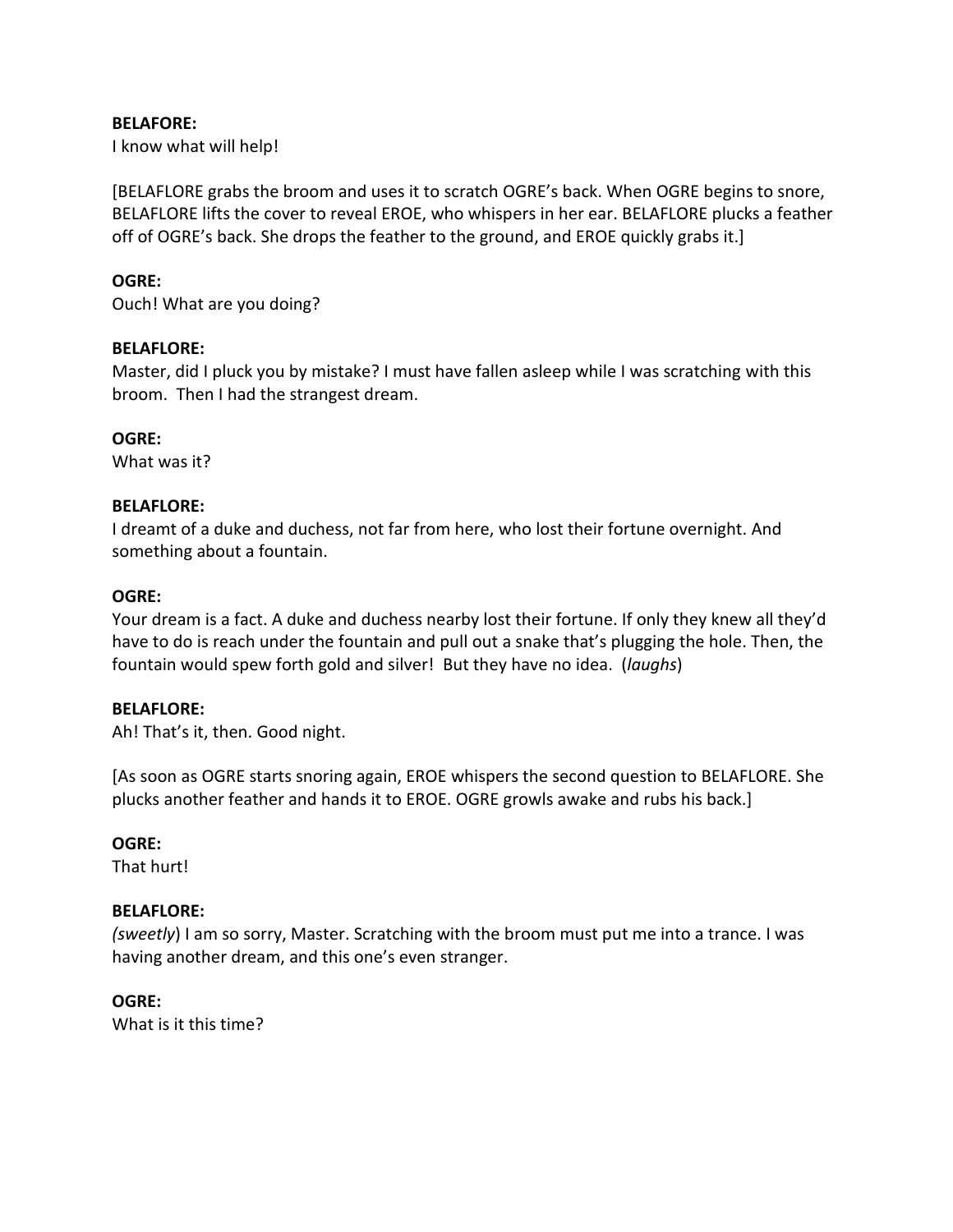## **BELAFLORE:**

I dreamt of a ferryman who's unable to leave his ferry. He has been stuck going back and forth for years.

## **OGRE:**

Your dreams are true enough tonight! The only way that ferryman can escape is if he carries a customer across the river and jumps out before he is paid. Then the one left on the ferry will be the new ferryman. Or woman.

#### **BELAFLORE:**

Ah, is that right? Well, no matter. Good night then.

#### **OGRE:**

You'd best stay awake this time, or I'll be having maid stew for breakfast!

[BELAFLORE scratches OGRE's back with the broom until he begins snoring again. She lifts the covers so EROE can whisper the last question but, fearing for her safety, EROE refuses.]

[A silent disagreement ensues between the two, until EROE finally consents and whispers his last question to BELAFLORE. She plucks two feathers from OGRE's back this time and throws them at EROE.]

[OGRE jumps out of bed and snarls at BELAFLORE.]

#### **OGRE:**

By thunder! You will make a tasty pie!

#### **BELAFLORE:**

(*arms akimbo*) And who will bake it for you? There is no one who will make you a flakier crust – or any crust, for that matter!

#### **OGRE:**

Fine! But what is your problem tonight? Another dream?

#### **BELAFLORE:**

If you must know, yes. I dreamt of an innkeeper. She wonders the whereabouts of her daughter who's been missing for years.

#### **OGRE:**

(*scoffs "Ha!"*) That's an easy one. Her daughter is you!

[Before OGRE crawls back into bed he points for BELAFLORE to go away. BELAFLORE lies down on the floor by the fireplace and waits for OGRE to fall asleep.]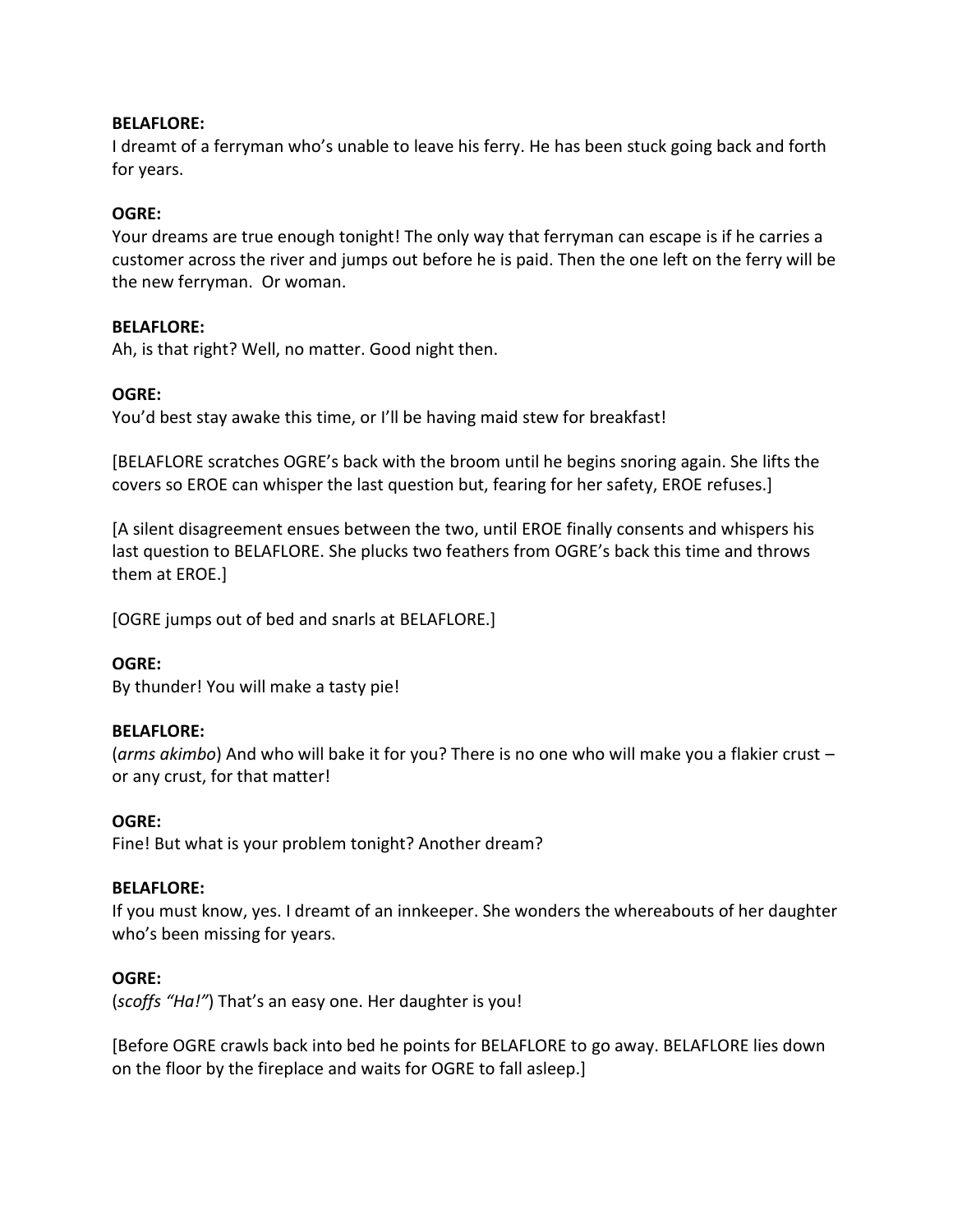[As soon as OGRE begins to snore, BELAFLORE gestures at EROE to come out from under the bed. EROE scurries out clutching his feathers. OGER sleeps restlessly. EROE and BELAFLORE sneak out the door practically jumping out of their skin each time OGRE moves in his sleep or stops snoring for a moment.]

[When they reach the outside of the cave, EROE grabs BELAFLORE's hand.]

## **EROE:**

Come. It's time for me to help YOU now.

[They run offstage. NARRATOR enters front stage.]

#### **NARRATOR:**

Luckily, the Ogre slept till dawn.

[OGRE stops snoring, jumps out of bed and sniffs the air.]

## **OGRE:**

I swear that I still smell a human. And I'm not hungry or tired either. So it must be HERE! (*looks under the bed*) Maid! Maid! (*looks about*) Where is my maid? MAAIID!

[OGRE realizes BELAFORE is missing and lets out a loud roar. He stomps through the cave and into the forest offstage.]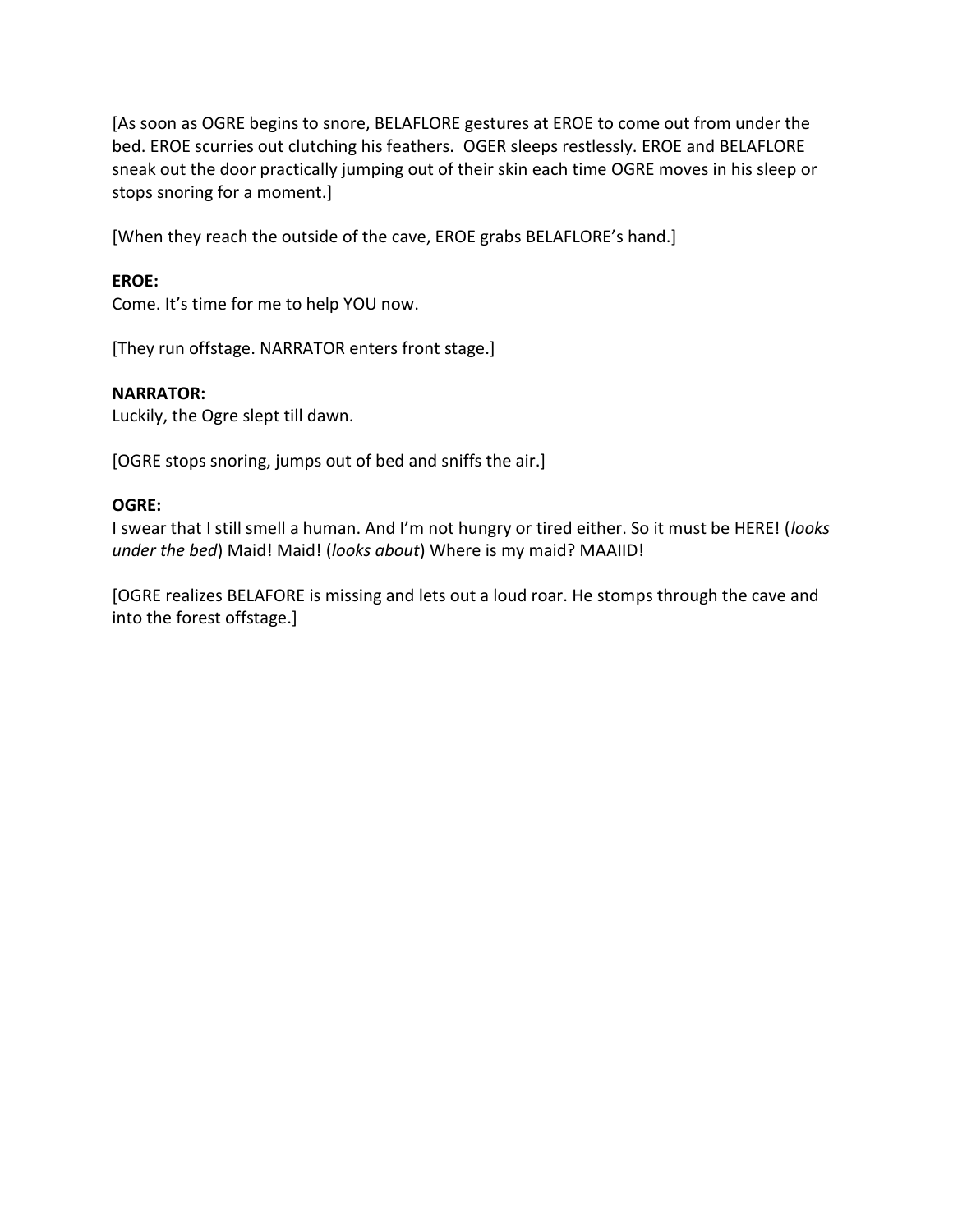# **Scene 6 – Duke and Duchesss' fountain**

[EROE and BELAFLORE run down the path from the top of the mountain and stop to greet DUKE and DUCHESS who sit glumly by the broken fountain. They rise in shock to see EROE again, accompanied by BELAFLORE.]

## **DUCHESS:**

Santa Cielo (pronounced san-tah-CHEL-oh)! You have returned safely!

## **DUKE:**

Did you truly see the Ogre, Signore? Or did you (*gestures at Belaflore*) get distracted by a new interest? Not that I blame you (*bows slightly*). Good day, Signorina.

## **EROE:**

(*smiles at Belaflore)* This is the Ogre's maid…

## **BELAFLORE:**

Well, not anymore!

## **EROE**:

That's right! This – is Belaflore.

[EROE and BELAFLORE smile at each other. DUKE and DUCHESS share knowing glances.]

## **EROE:**

(*to Duke*) Thanks to Belaflore, I have something special for you.

[He pulls a feather from his pocket and hands it to DUKE.]

## **DUKE:**

Well, I never!

[DUCHESS snatches the feather out of the DUKE's hand. She rubs it along his bad leg. DUKE shakes his leg with amazement, then jumps to his feet and pulls off the cloth that was still wrapped around it.]

## **DUKE:**

It's a miracle! (*hops on the leg that had been bound*) My leg is perfect! Thanks to you, my brave boy. (*to Belaflore*) To you both, of course

## **BELAFLORE:**

Glad to see some good come of that Ogre. (*to Eroe*) We'd better hurry! That monster is sure to be right behind us.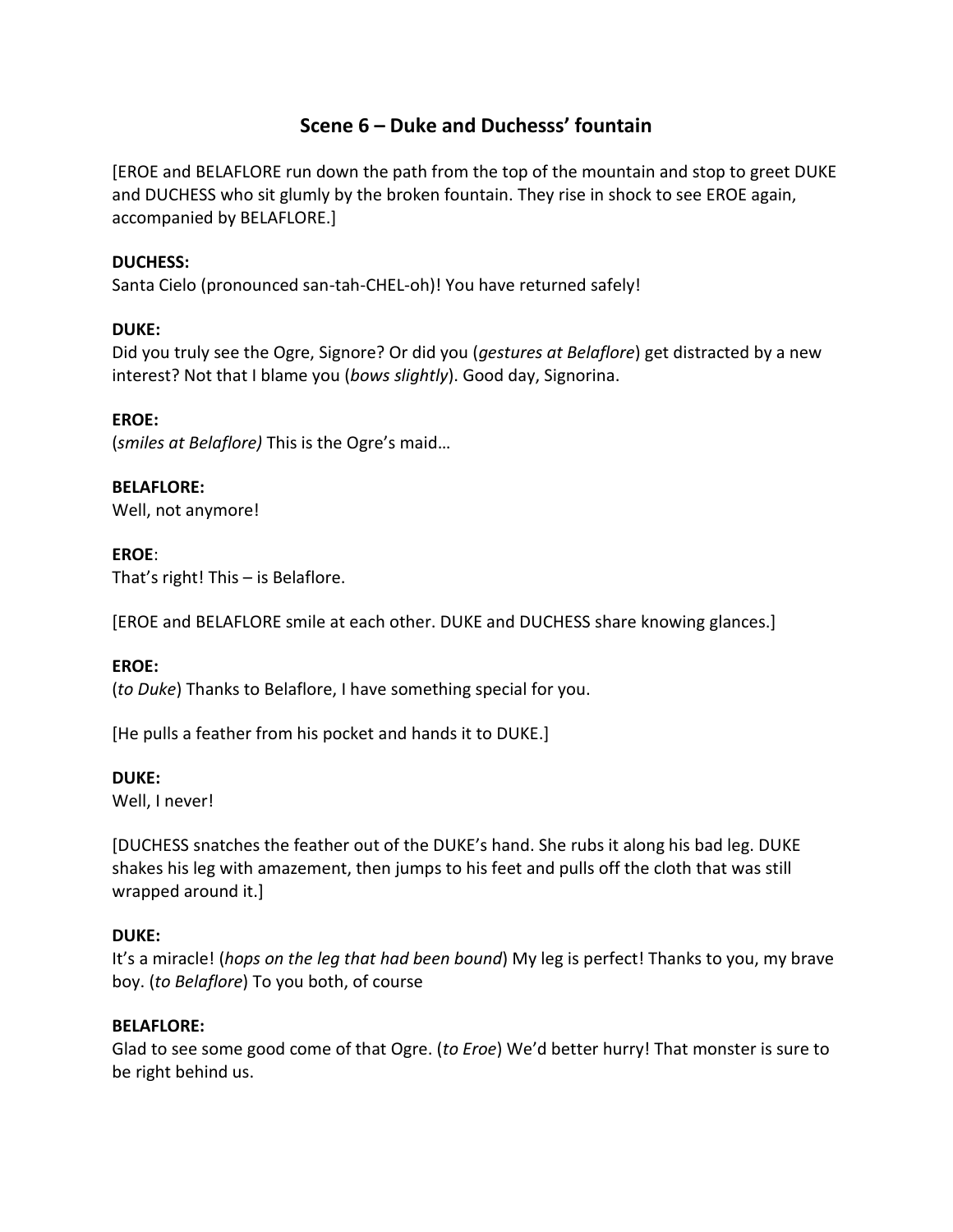[NARRATOR steps forward.]

## **NARRATOR:**

(*to audience)* Good idea. He is – and he's out for BLOOD!

[NARRATOR steps back.]

## **EROE:**

(*nods at Belaflore, then quickly to Duke*) By the way, the Ogre said if you remove the snake that's plugging the bottom of that up that fountain, it will spew silver and gold, and your fortune will be restored.

[EROE and BELAFLORE wave as they speedily follow the road offstage. DUKE and DUCHESS stare at the fountain dumbfounded.]

## **DUKE:**

A snake plugging up the fountain! Why, that's absurd.

## **DUCHESS:**

Stuff and nonsense! Say, what's that?

[DUCHESS, seeing something at the base of the fountain, reaches below, yanks hard, and suddenly falls to the ground clutching a snake in one hand.]

[One STAGEHAND grabs the blue cloth and waves it above the fountain to depict water while another STAGEHAND throws coins in the air above it.]

## **DUKE:**

Well, I'll be!

[DUKE holds out his arm to DUCHESS and the two do a jig around the fountain that has come to life.]

[OGRE trounces onstage from the mountain pass. He growls when he sees DUKE and DUCHESS dancing around the fountain disgorging silver and gold. He shakes his fists and calls out, "Aughh!"]

[The two remain blissfully unaware of OGRE as he continues on his way to apprehend BELAFLORE and EROE. OGRE exits. DUKE and DUCHESS skip offstage.]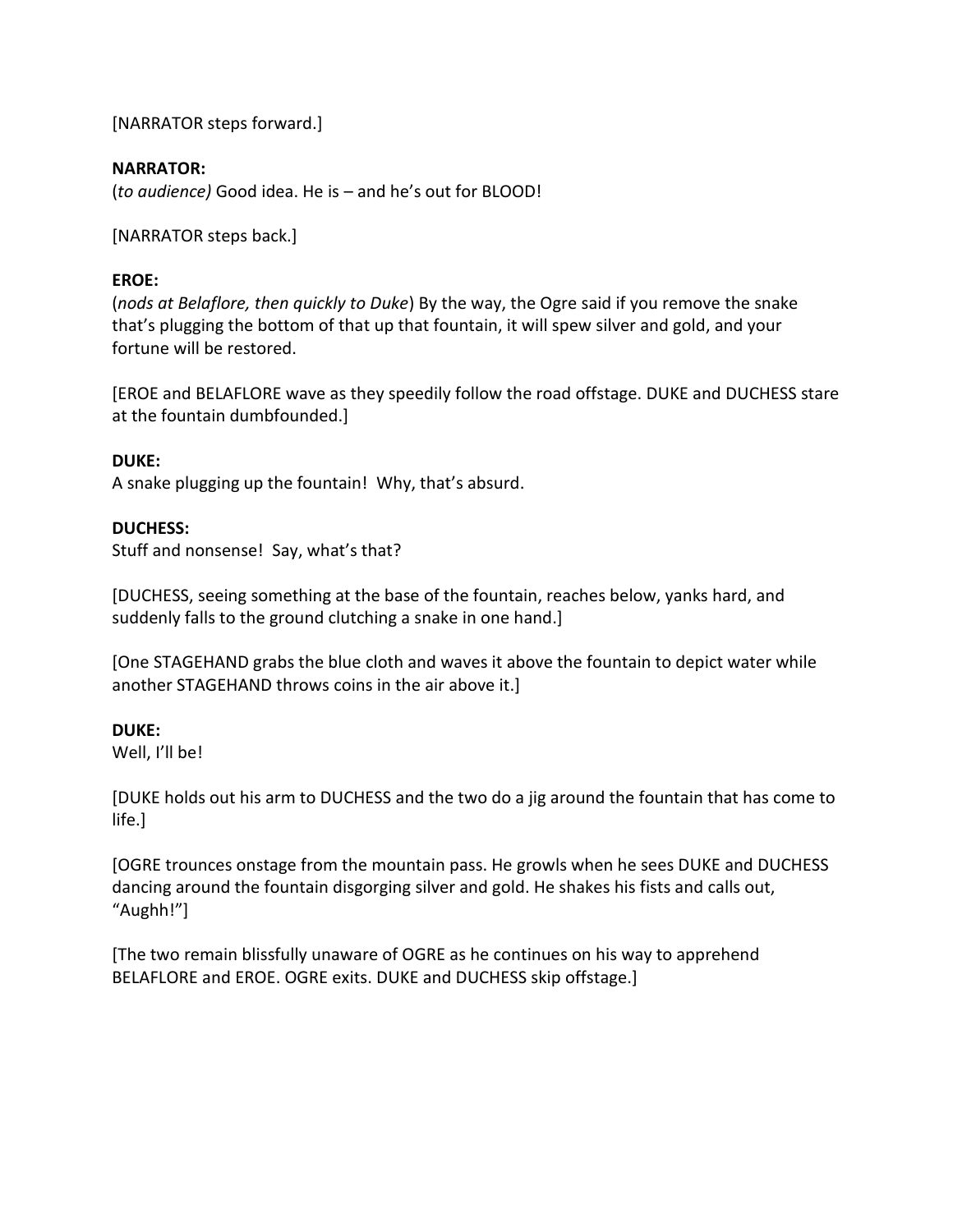# **Scene 7– The river**

[STAGEHANDS wave the blue cloth from each end, and actors offstage make the sounds of a river, as before.]

[FERRYMAN dozes in his boat on the river. He is startled at seeing EROE and BELAFLORE breathlessly approach.]

## **FERRYMAN:**

(*joyful*) Signore! You are back! And with a new friend.

## **EROE:**

Yes, we are well, Ferryman. And look what we've brought back for you. (*hands feather to Ferryman*)

## **FERRYMAN:**

Bravo, Signore! My arms feel better already. Would you and your lady friend care for a ride?

[EROE and BELAFLORE enter the ferry.]

## **EROE:**

We would indeed. But please make it speedy.

[FERRYMAN rubs the feather along his arms, stretches them with newfound comfort, and says "Ahhh!" He pretends to row the ferry as fast as he can to the other side of the river.]

## **FERRYMAN:**

I don't mean to be ungrateful, really I don't. But is it possible you also have an answer to that little question I asked you?

[EROE shares a look with BELAFLORE.]

## **EROE:**

As a matter of fact, yes! Just…uh…drop us off on the other side first, all right?

## **BELAFLORE:**

Then we will share it with you.

## **FERRYMAN:**

*(shrugs*) Okay. We're almost there. Ah, my arms! I feel I could paddle to the skies. All the pain is gone! Why I'll zip back and forth across this river in no time. And think about olives. Yes olives and olive oil. Olive oil and fresh bread. Fresh bread and cannoli's (pronounce can-OH-leez). Ah, cannoli's! (lifts one arm in the air) Come to Mama!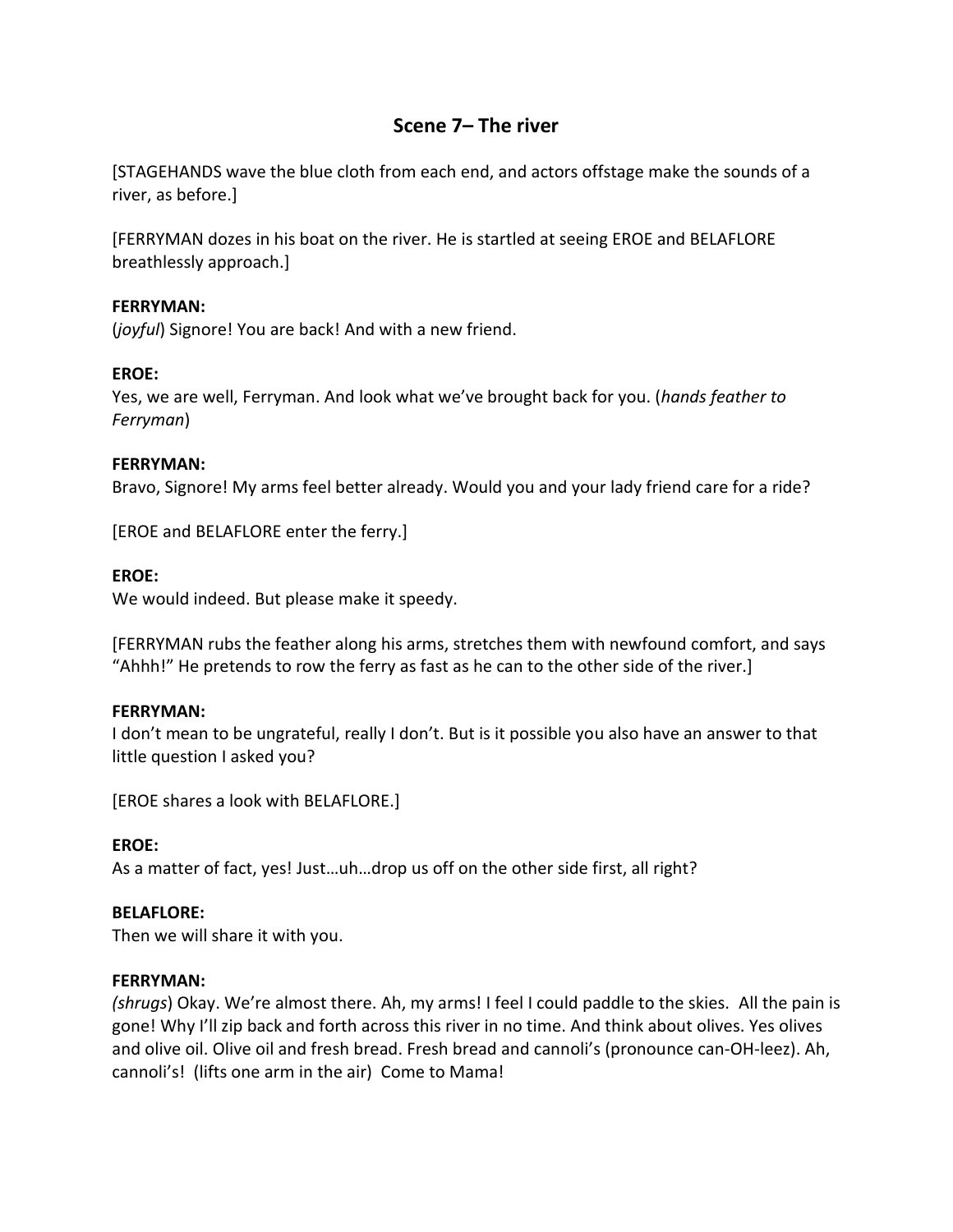[They reach the other side of the river. EROE and BELAFLORE jump off the boat and immediately pay FERRYMAN his fee.]

## **FERRYMAN:**

So what is it then? What's the answer to me getting off this ferry?

## **EROE:**

Make sure that when you take your next customer across the river, you jump off the ferry before he pays you. Then HE will be stuck as the new ferryman and you will be free.

## **FERRYMAN:**

Ah. (*wags a finger at them*) Ah yes! So that's why you wouldn't tell me until you jumped off the ferry.

[Just then OGRE appears on the other side of the river. He sees BELAFLORE and EROE and lets out a loud roar. EROE nods at FERRYMAN in OGRE's direction.]

## **EROE:**

Looks like you have a new customer now.

[BELAFLORE sticks her tongue out at OGRE before she and EROE run down the road and exit offstage.]

## **OGRE:**

Ferryman! Give me a ride!

## **FERRYMAN:**

(*smiles*) No problem, Signore Ogre. I'll be right there! (*turns to audience and winks*)

[FERRYMAN paddles back to OGRE. STAGE HANDS turn fabric wide, so it hides them as they exit.]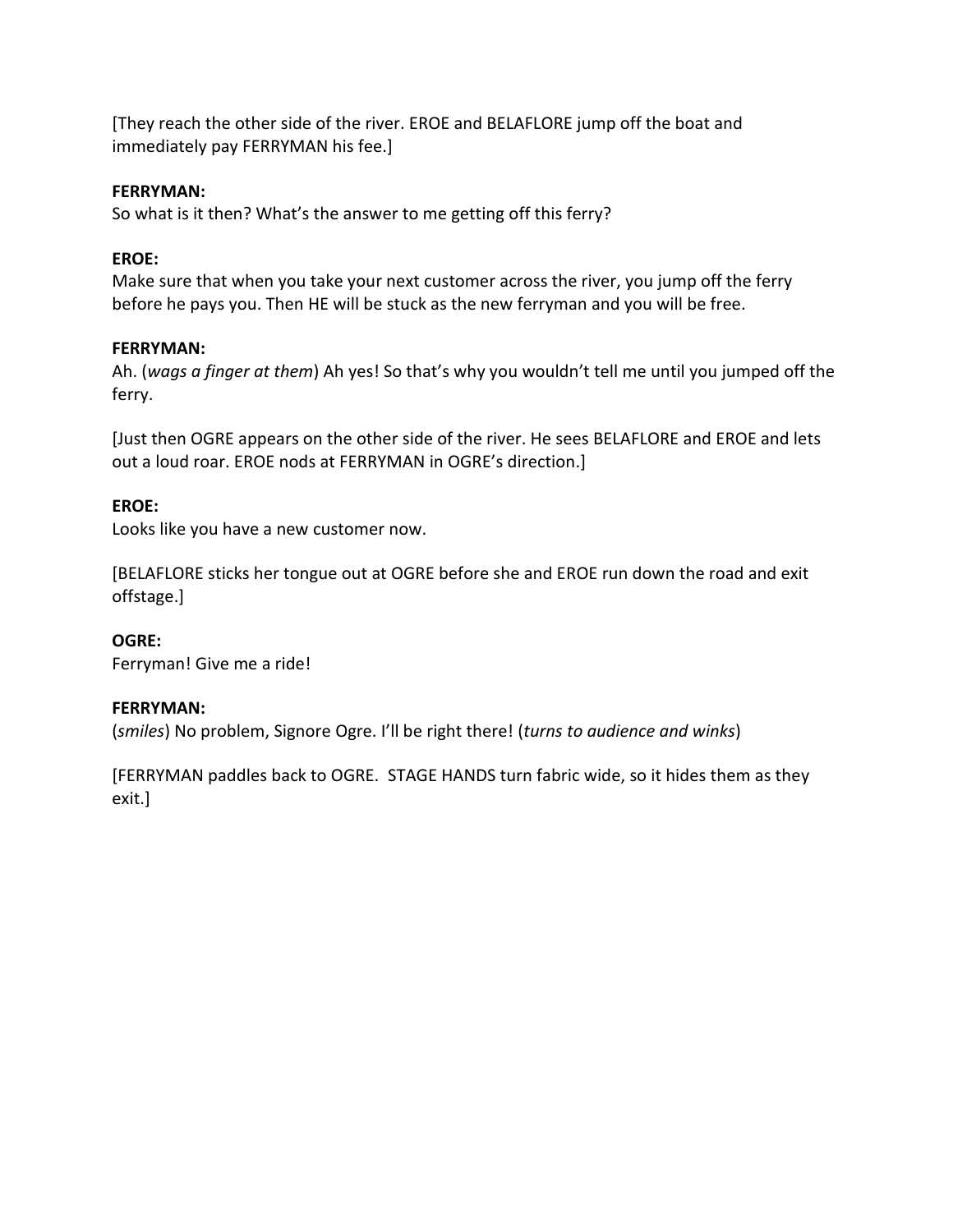## **Scene 8 – Inn**

[**Stage set:** STAGE HANDS bring on Inn door. INNKEEPER wearily sweeps the outside of the Inn.]

[EROE and BELAFLORE walk onstage and head toward INNKEEPER, who moves to greet them. INNKEEPER smiles warmly at EROE, but then realization hits when she gets a closer look at BELAFLORE.]

**INNKEEPER:** (*shocked disbelief)* Belaflore?

**BELAFLORE:** Mama?

**INNKEEPER:** My baby girl!

[Mother and daughter embrace with joy.]

**INNKEEPER:** Belaflore, look at you! You have grown so beautiful.

**BELAFLORE:** I am so happy to see you, Mother!

**EROE:** I almost forgot! Your feather, Signora (pronounced seen-YOR-ah).

[EROE pulls out a feather and hands it to INNKEEPER.]

[INNKEEPER shakes her head and returns the feather to EROE.]

## **INNKEEPER:**

Keep it! My heart is no longer broken. Now that my daughter is home safe, I will sleep tonight for the first time in three years! (*yawns heavily*) I mean later tonight, of course. (*instantly falls asleep and starts to fall*)

[EROE and BELAFLORE catch her before she slides to the floor. They lay INNKEEPER gently on the stoop of the Inn and cover her with the blue cloth, putting a pile of cloth behind her head as a pillow. INNKEEPER snores.]

## **BELAFLORE:**

Go ahead and sleep, Mama. We must go to the King. But we'll be back as soon as we can.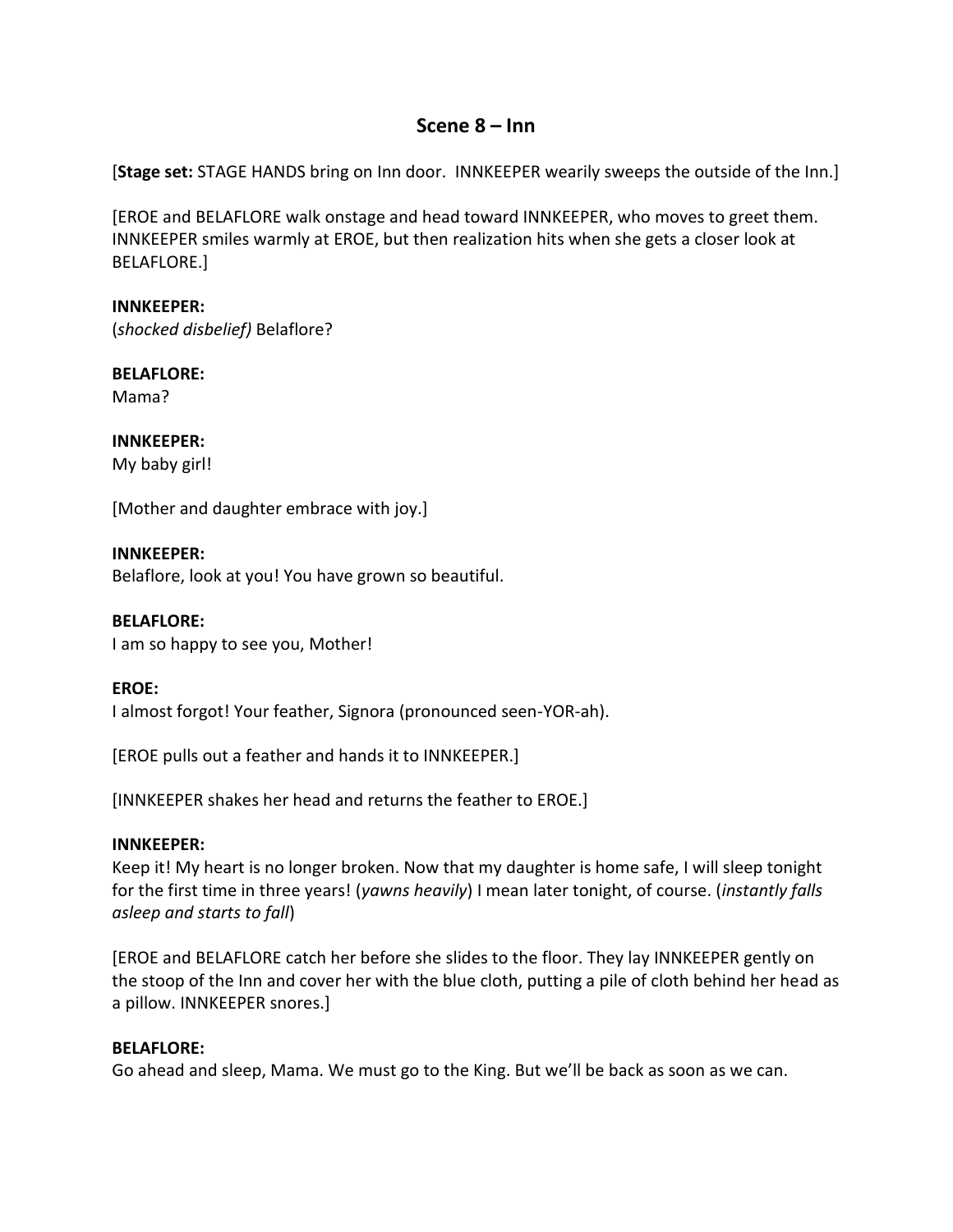# **INNKEEPER:**

(*drowsy)* Back soon, baby girl… My baby's home… (*snores again loudly)*

[BELAFLORE kisses her mother on the forehead. She and EROE hurry in the direction of the castle offstage.]

[INNKEEPER slowly gets up and exits.]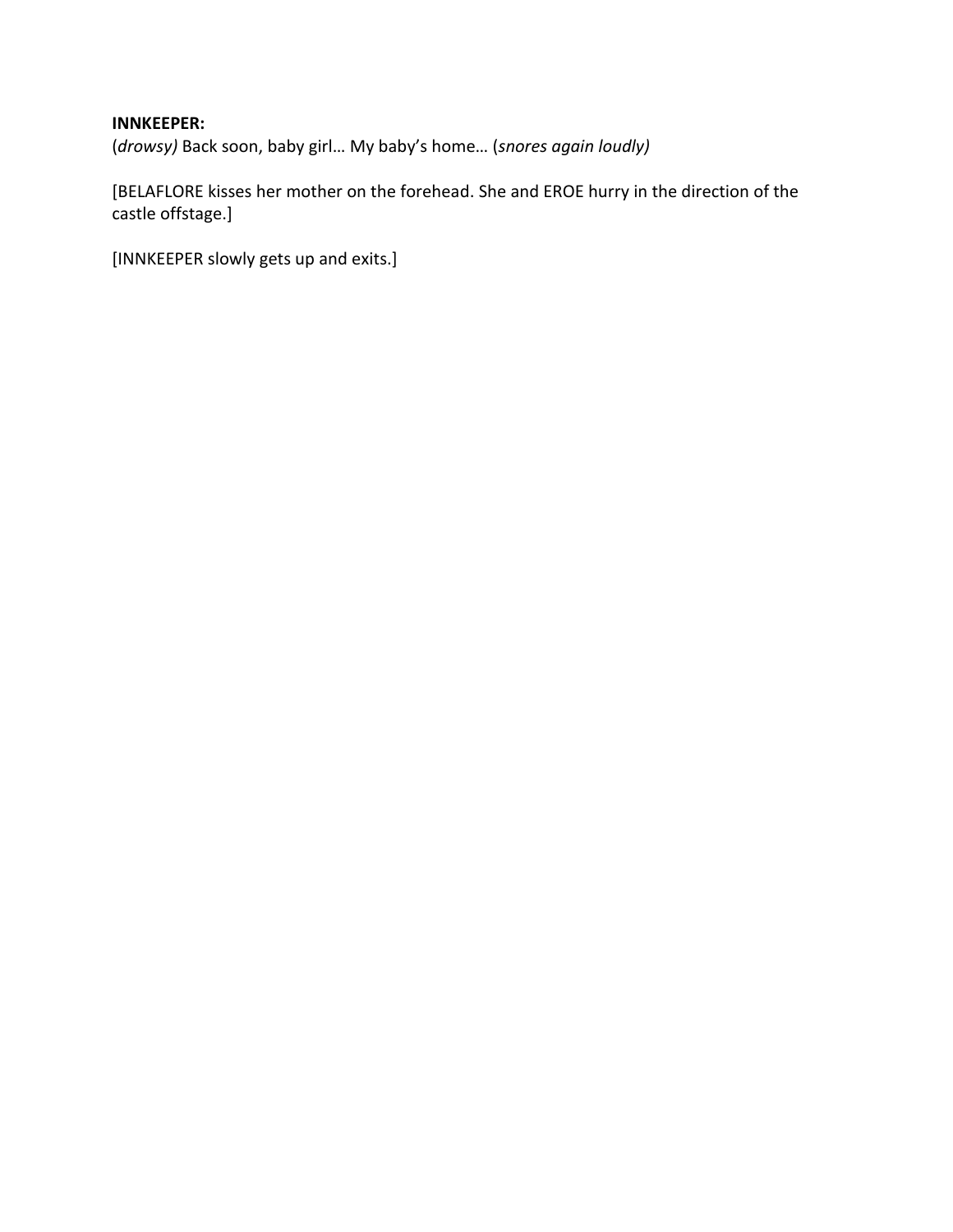## **Scene 9 – King's throne room**

[**Stage set:** Same as in Scene 1.]

#### **NARRATOR:**

And so Eroe and Belaflore made haste to the King.

[Pantomimed scene behind NARRATOR. COURT ADVISORS greet EROE with astonishment, then enthusiastically pat him on the back when he produces the Ogre's feather.]

#### **NARRATOR:**

But are they too late?

[COURT ADVISORS immediately lead EROE to MEDICO. MEDICO sadly shakes his head as he stands beside KING lying prone and unresponsive, a blanket covering him.]

[EROE pulls out a feather and shows it to MEDICO.]

#### **MEDICO:**

A feather! From an ogre?

#### **EROE:**

Indeed!

[EROE hands the feather to MEDICO. MEDICO gestures "No," insisting instead that EROE be the one to do the honors.]

[ATTENDANTS gather around as EROE and brushes the feather against KING's heaving chest.]

[All watch KING expectantly. KING opens his eyes. Rises. And smiles.]

#### **KING:**

(*clasps Medico's arm*) I can feel the sickness washing away. (*breathes deeply*) Everything is coming back! (*stands and exclaims loudly to everyone)* I am cured!

[Everyone cheers "Viva!" (pronounced VEE-vah) and "Evviva!" (pronounced ee-VEE-vah).

#### **KING:**

(*to Medico*) It took long enough. (*to Eroe*) You did it!

[EROE bows to KING, then rises and gestures at BELAFLORE, who stands by his side.]

#### **EROE:**

Actually, Sire, Belaflore is the one who did the impossible.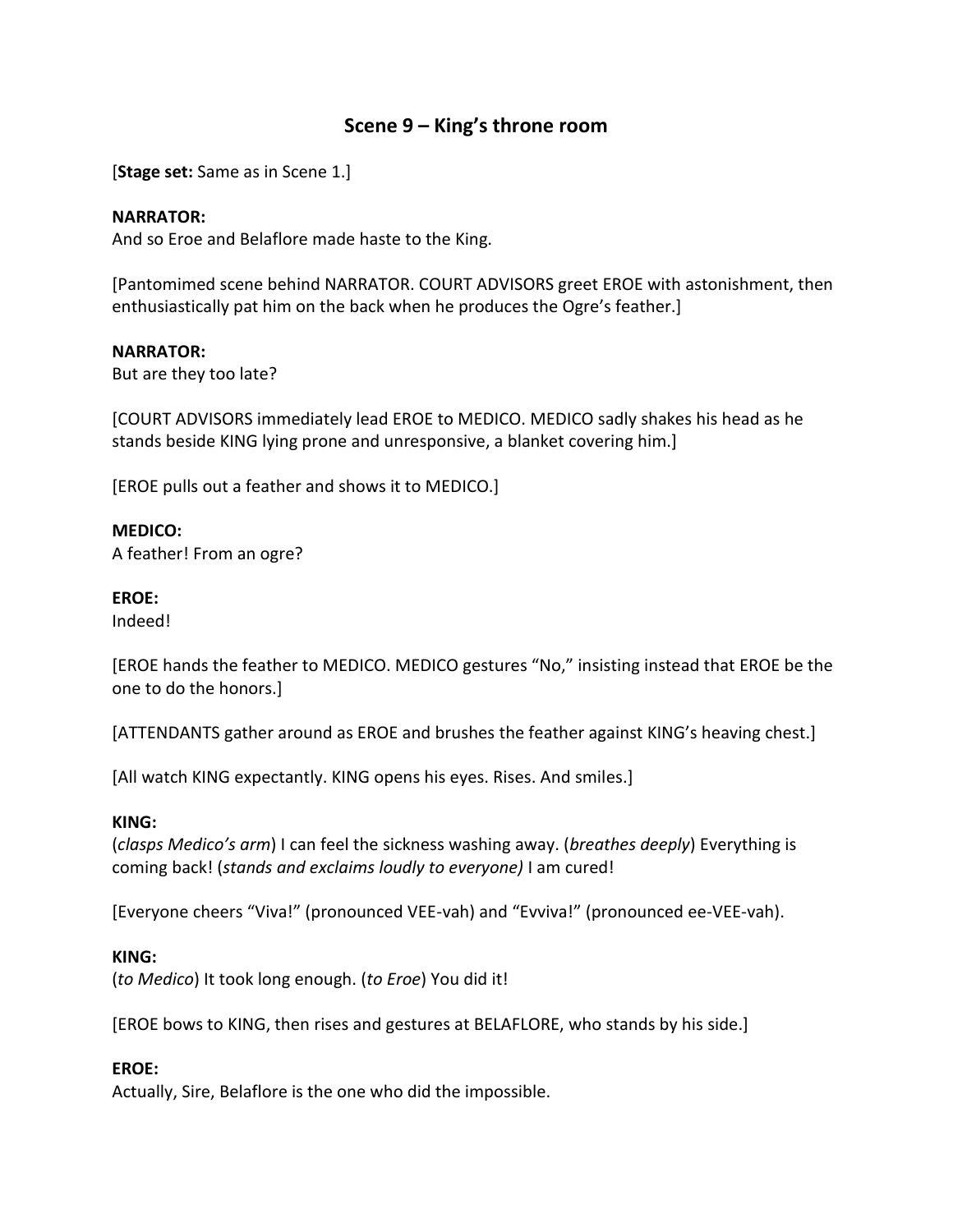[KING raises his eyebrows when he sees how EROE and BELAFLORE smile and interact with each other.]

## **KING:**

You and Belaflore? Indeed! Well then you are both to be commended!

[NARRATOR steps to the front of the stage.]

## **NARRATOR:**

With the King's health restored, he was once again on his very best behavior.

## **KING:**

Attenti (pronounced ah-TEN-tee)! Now that I am well, I can pick up where I left off ruling the kingdom. I am sure there are many disputes awaiting my just and impartial rulings. Let's go!

[Enter VILLAGER #1 and VILLAGER #2 in the midst of a pantomimed argument. VILLAGER #1 has an arrow through his head and points angrily at VILLAGER #2, who holds an empty bow. When they see KING, they stop arguing and bow to him.]

## **NARRATOR:**

And so the King presided over disputes and set the kingdom to rights, as before. And Medico…

[MEDICO tries to take the arrow out of the head of VILLAGER #1.]

## **NARRATOR:**

…Eroe and Belaflore…

[EROE and BELAFLORE smile at each other and hold hands.]

## **NARRATOR:**

…and all of Sicily lived happily ever after. Well, almost all… You see, when taking the Ogre across the river –

[STAGEHANDS pull the blue cloth off the thrown and wave it from each end like a flowing river. Recorded sound of rushing water plays from offstage.]

[OGRE angrily walks out on stage by the river wearing FERRYMAN's boat.]

## **NARRATOR:**

-the Ferryman remembered what Eroe had told him. He jumped ashore before the Ogre could pay him. And guess who was left behind on the boat as the new Ferryman…

## **OGRE:**

Ferryman! Maid! I'm hungry! I want pie!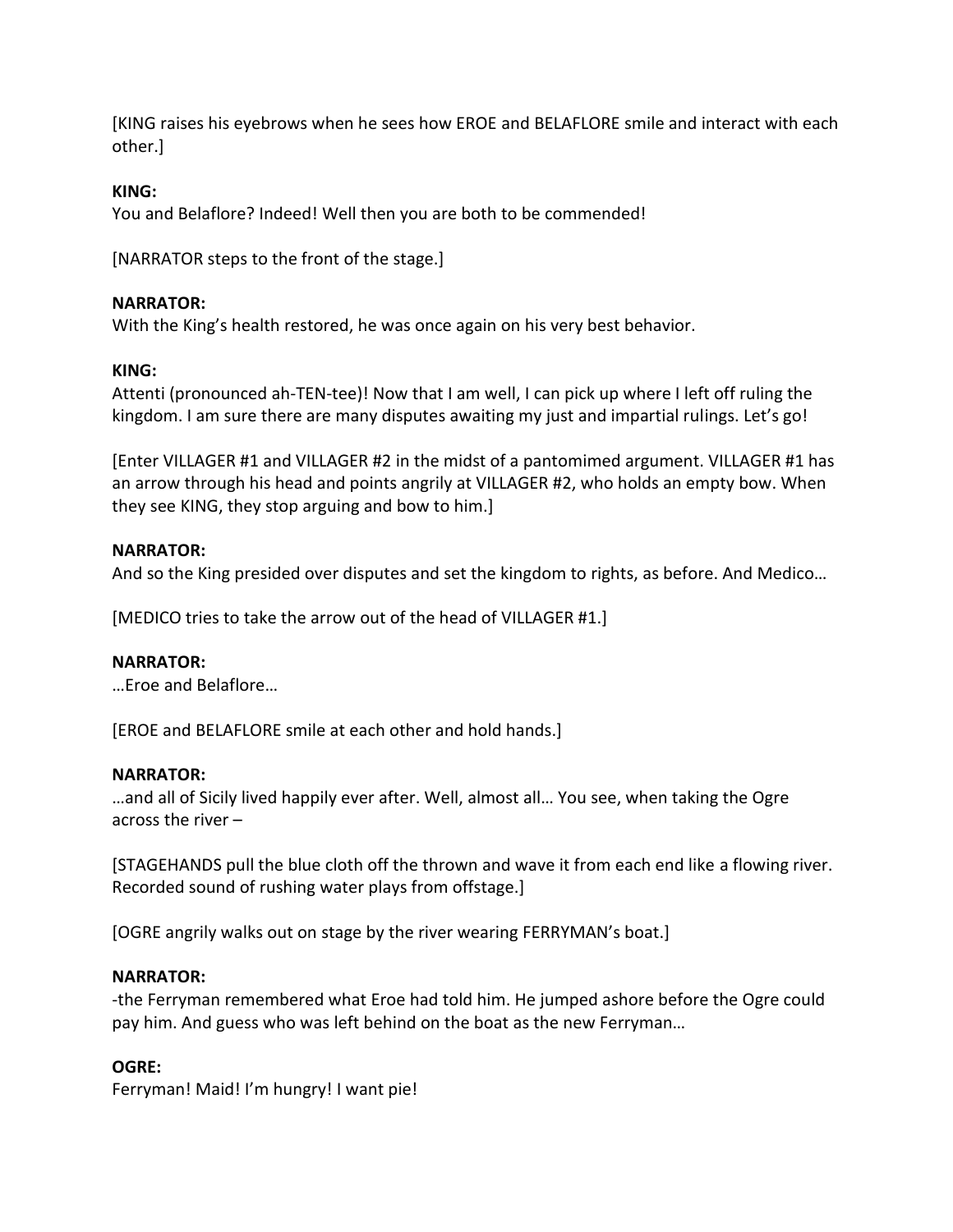[OGRE faces the Audience and shakes his fist.]

## **OGRE:**

Say! Would any of you like a ride across this river? (*to one member of the audience*) It's really fun! (*points to another member of the audience*) How about you? I'll get you across quicker than you think. (*to entire audience*) Come on, ANYONE? (*shakes both fists in the air*) AUGHH!

[If you have a curtain, close it now. If you do not, fade the lights. If you have no stage lights, all actors come on stage and bow to the audience.]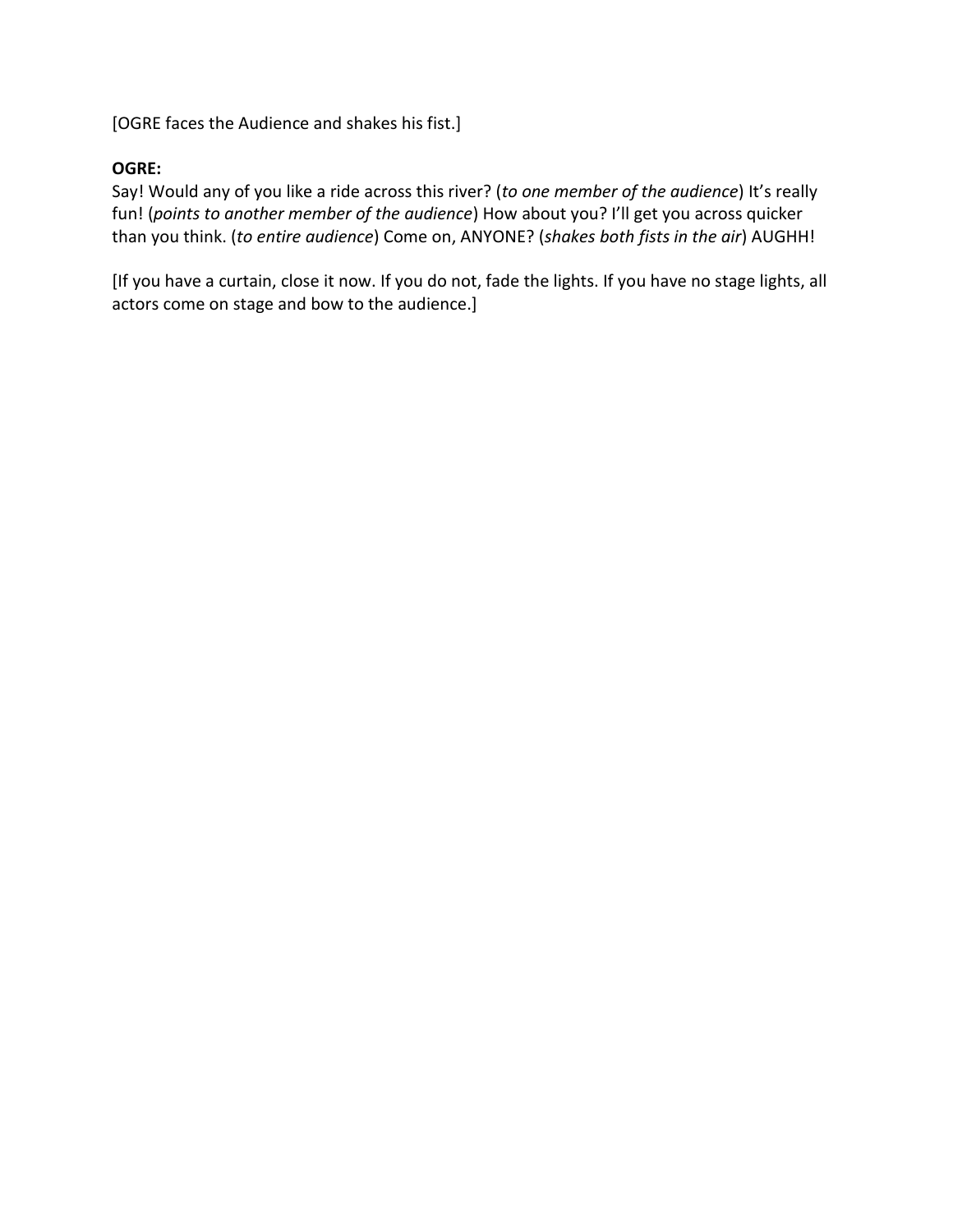# **Performance Notes for The Ogre's Feathers**

# **THREE WAYS THAT STUDENTS AND TEACHERS CAN UTILIZE THIS PLAY**

**1.** *Students can read the play aloud while sitting in the classroom.* Ask the readers to skip all bracketed stage directions. You may prefer to rotate your actors to give all students a chance to read the speaking parts.

**2.** *Students can perform the play in the classroom.* Clear an area that can be used as the stage. Have the audience sit on the floor in front of the stage. Students in the play can make simple costumes and/or sets as described below. When the scene change, the characters "on stage" simply walk to the back of the room where they wait until their next appearance "on stage."

**3.** *Students can perform the play on stage.* Refer to the production notes that follow. Ask the actors to enter from the back of the room and move through the audience as they approach the stage.



- NARRATOR–Simple, nice clothing.
- KING– Black pants, dark-colored long sleeved shirt, long red or purple robe, and a beret or brimmed hat with a feather. Feather can be attached to hat with hot glue, tape, or thread. Black boots or shoes.



*Stories to Grow by* ©2017. All Rights Reserved.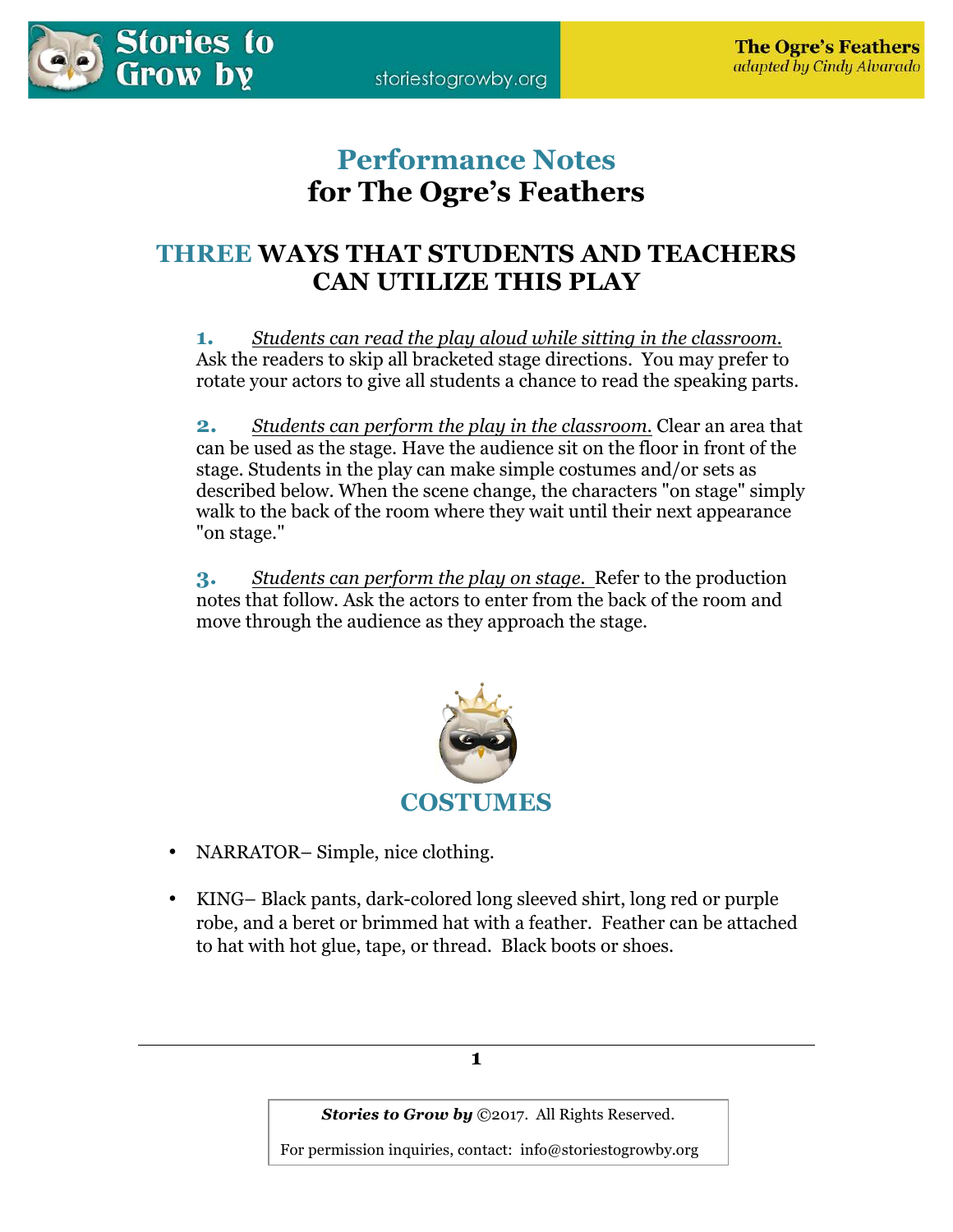

- COURT ATTENDANT #1 and #2/VILLAGER #1 and #2— Tan or brown pants, a long-sleeved light-colored buttoned shirt. Brown boots or shoes. Note: for COURT ATTENDANT character, add a tan or brown buttoned vest and a beret or brimmed hat with a feather.
- MEDICO— Black pants, dark-colored long sleeved shirt, a long black robe or cape and a beret or brimmed hat with a feather. Black boots or shoes.
- COURT ADVISOR #1— Black pants, a long-sleeved light colored buttoned shirt, and dark buttoned vest, black boots or shoes. He wears a sword at his waist, which can be tucked into a belt or sash. Sword can be plastic or made from cardboard and painted. A fake beard is optional.
- COURT ADVISOR #2— Black pants, a long-sleeved light colored buttoned shirt, and dark buttoned vest, black boots or shoes. He wears a sword at his waist, which can be tucked into a belt or sash. Sword can be plastic or made from cardboard and painted. A fake beard is optional.
- EROE— Black pants, a long-sleeved light colored shirt, and dark buttoned vest, black boots or shoes. He wears a sword at his waist, which can be tucked into a belt or sash. Sword can be plastic or made from cardboard and painted.
- INNKEEPER— A long light-colored dress, apron, and black or brown boots or shoes.

• FERRYMAN— Tan or brown pants, a long-sleeved light-colored buttoned shirt. Brown boots or shoes.

FERRYMAN wears a ferry costume as well. This can be constructed from a wide cardboard box painted brown. The top and bottom lids can be cut off, so that there is a long opening in which the FERRYMAN can stand.

 The box can be held onto his shoulders with two straps. Straps can be made from strips of cloth or rope, which can be attached to the cardboard box by pushing through holes cut into the side and knotted into place.

 Note: When EROE and BELLAFORE get into the ferry, there are two ways it can happen. They can either duck underneath or FERRYMAN can crouch down and they can step into it.

See images:



*Stories to Grow by* ©2017. All Rights Reserved.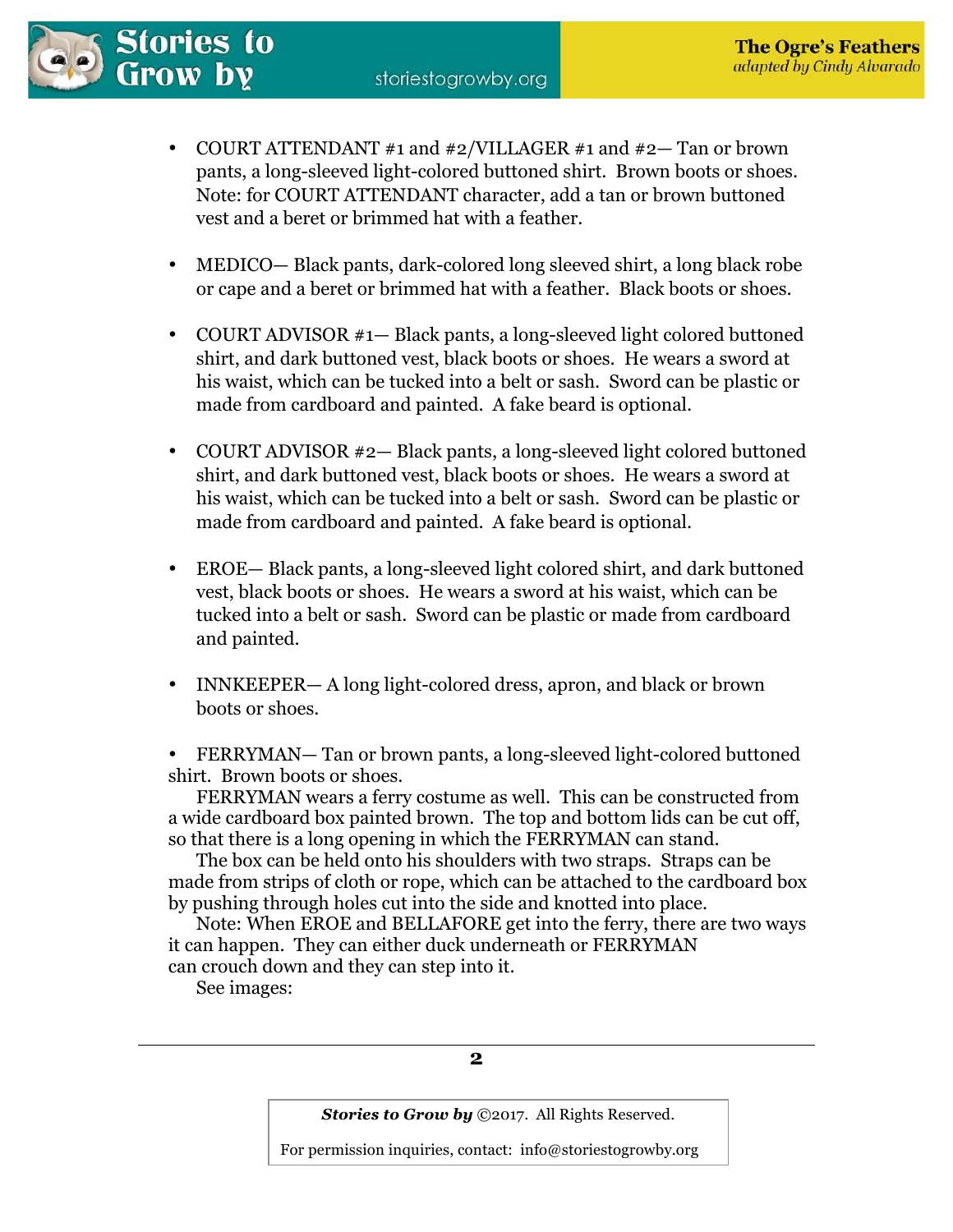



- DUKE— Black pants, long-sleeved richly colored (to match DUTCHESS) shirt, a dark buttoned vest, black boots or shoes, and a beret or brimmed hat with a feather.
- DUCHESS—Long richly colored (to match DUKE) gown or dress with long sleeves, and black flat shoes. Another option is to wear a long-sleeved light colored blouse and a sleeveless dress over top. A smaller beret or brimmed hat with a feather.
- BELAFLORE— A long dress, an apron, a hooded cloak, and black or brown boots or shoes. A hooded cloak can be simulated by taking a blanket, sheet, or long piece of fabric, hanging it over the actor's head, and safetypinning it together at the collar. This creates a "hood" and allows the piece to be worn as a cloak.

**3** 

*Stories to Grow by* ©2017. All Rights Reserved.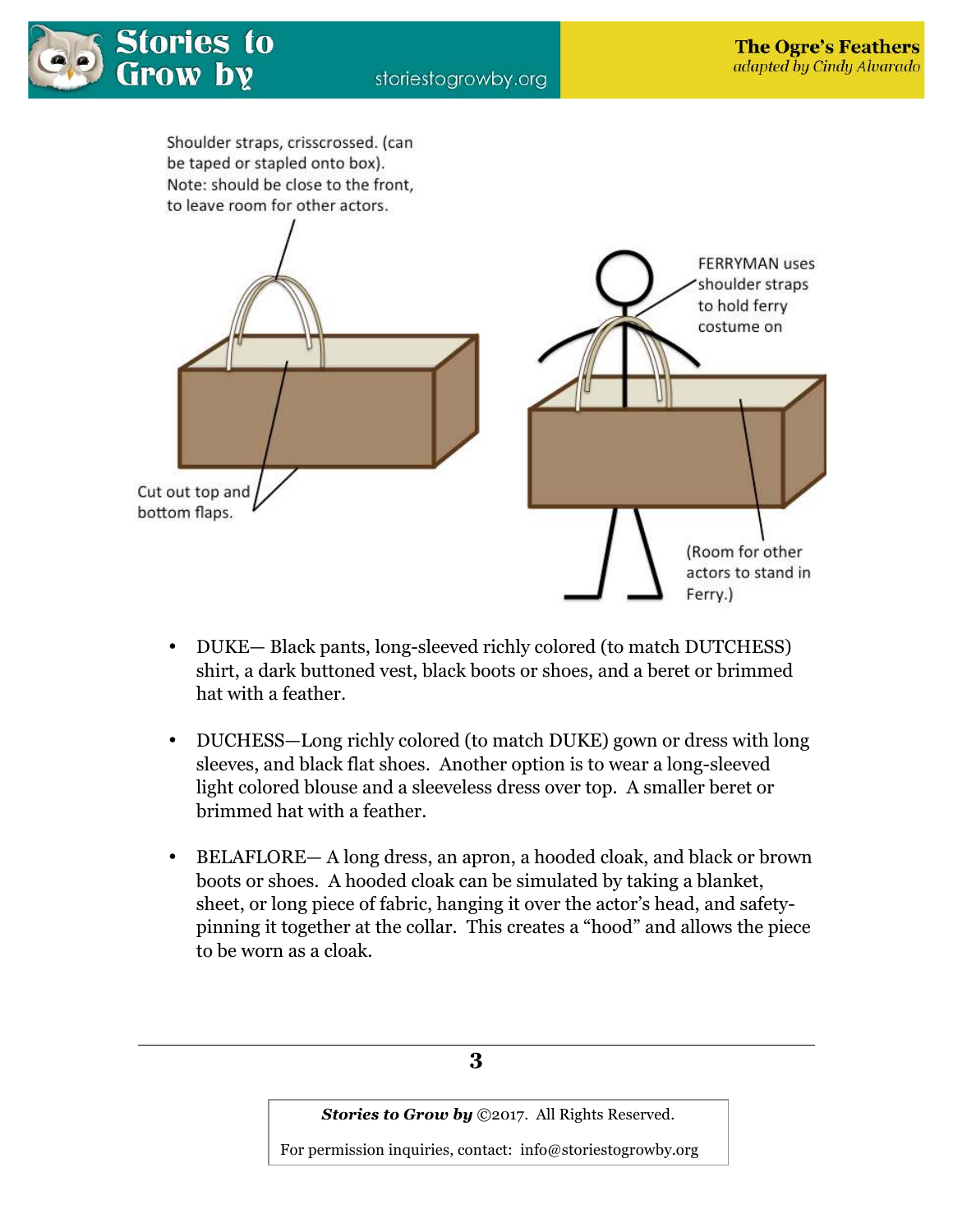

• OGRE— All brown clothing and covered in feathers. You can either sew feathers to brown clothes or attach with hot glue. Another option is to cover a long cloak with feathers and the OGRE can wear the cloak over the brown clothes.

 Note: Three feathers have to be loose, so that BELLAFORE can "pluck" them. These three feathers can be attached with Velcro, so they are easy to detach.

 Optional: OGRE can also have any or all of the following to look scary: painted green face, a mane, fangs, claws (these can be made by attaching triangular pieces of cardboard to gloves).



## **Scene 1**

- Optional: A map of Italy for NARRATOR to hold up. Students can draw a map with markers or cut one out of construction paper.
- Large old-looking book for MEDICO.
- Swords for COURT ATTENDANT #1, COURT ATTENDANT #2 and EROE. These can be made from cardboard.
- A bowl and a few plastic jars/cups/vials on the table.
- Plastic cup or vial that holds potion for KING.
- A cape or blanket for COURT ADVISOR #1 to put around KING's shoulders.
- Cloth for COURT ADVISOR #2 to put on KING'S forehead.

## **Scene 2**

• Broom for INNKEEPER.

## **Scene 3**

• Blue cloth or fabric for STAGE HANDS to hold up.

## **4**

*Stories to Grow by* ©2017. All Rights Reserved.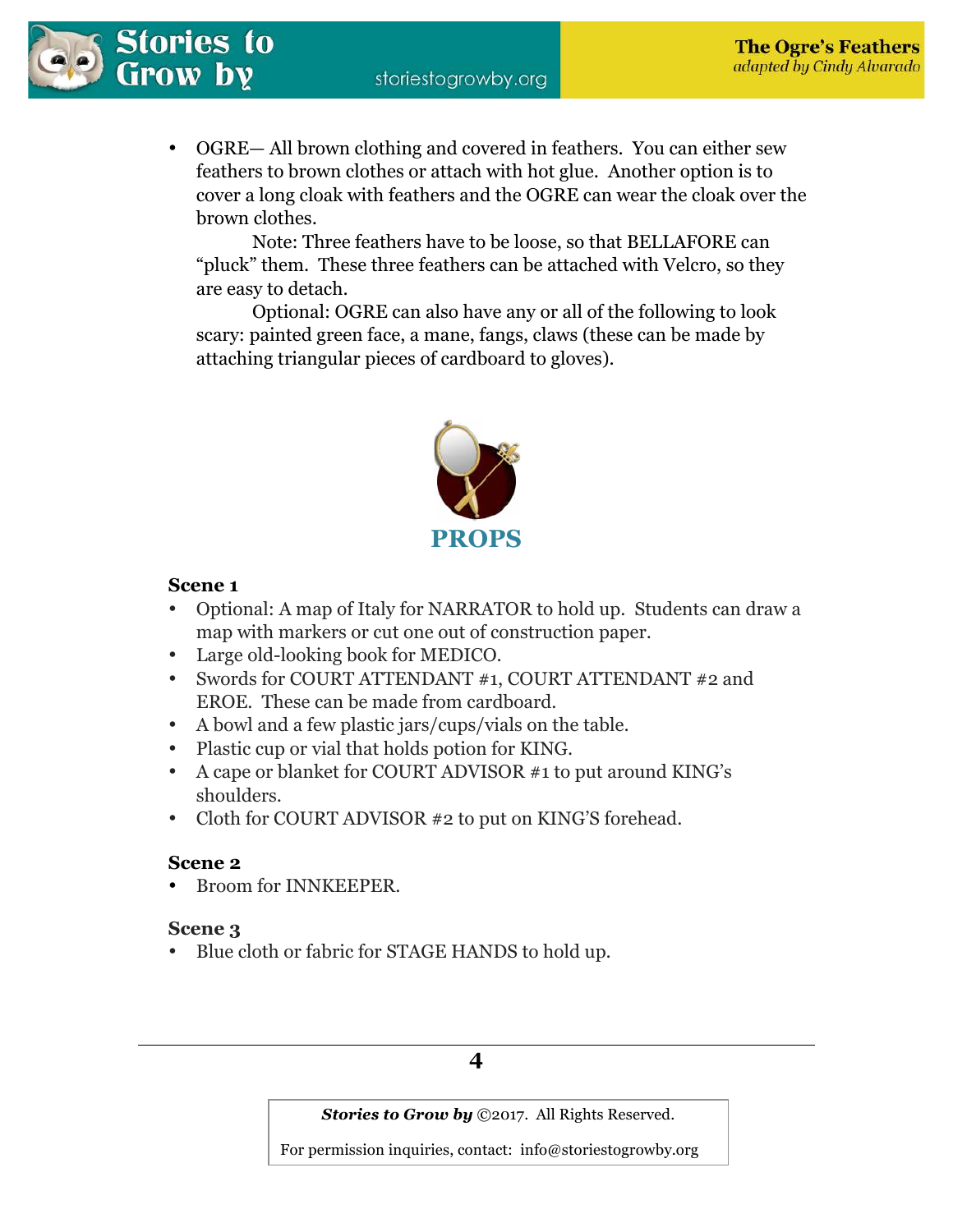

## **Scene 4**

- A long roll for EROE.
- Crutch or long walking stick for DUKE. This can be real or made from cardboard, as the actor won't actually need to lean on it.
- Sword for DUKE. This can be made from cardboard.
- Candle for DUCHESS to give to EROE. To provide actual light, you can use a battery-operated plastic candle, or a flashlight covered in paper, to look like a candle. Another option is to make a candle out of cardboard and paper, with a paper flame.

## **Scene 5**

- Pot and ladle for BELAFORE.
- Bowl and spoon for BELAFORE to give to OGRE.
- Broom for BELAFORE (can be the same broom used by INNKEEPER).
- Feathers for BELAFORE to take from OGRE. These can be attached to OGRE'S costumes with Velcro (see costume notes.)
- Pillow for BELAFLORE.
- Club, or large stick, for OGRE.

## **Scene 6**

- Feather for EROE to give to DUKE (This can be one of the feathers that BELAFORE handed to EROE).
- Rubber or stuffed snake for DUKE to pull from fountain.
- Large gold and silver coins for STAGE HAND to toss in air. These can be plastic coins, or circles cut from cardboard and painted yellow and gray, or spray painted to look metallic.
- Piece of blue fabric for STAGE HAND to wave around the fountain.

## **Scene 7**

- Blue cloth or fabric for STAGE HANDS to hold up.
- Feather for EROE to give to FERRYMAN (This can be one of the feathers that BELAFORE handed to EROE).

## **Scene 8**

- Broom for INNKEEPER (same as before).
- Feather for EROE to give to INNKEEPER (This can be one of the feathers that BELAFORE handed to EROE).
- Pillow/cloth for INNKEEPER to rest her head on.

## **5**

*Stories to Grow by* ©2017. All Rights Reserved.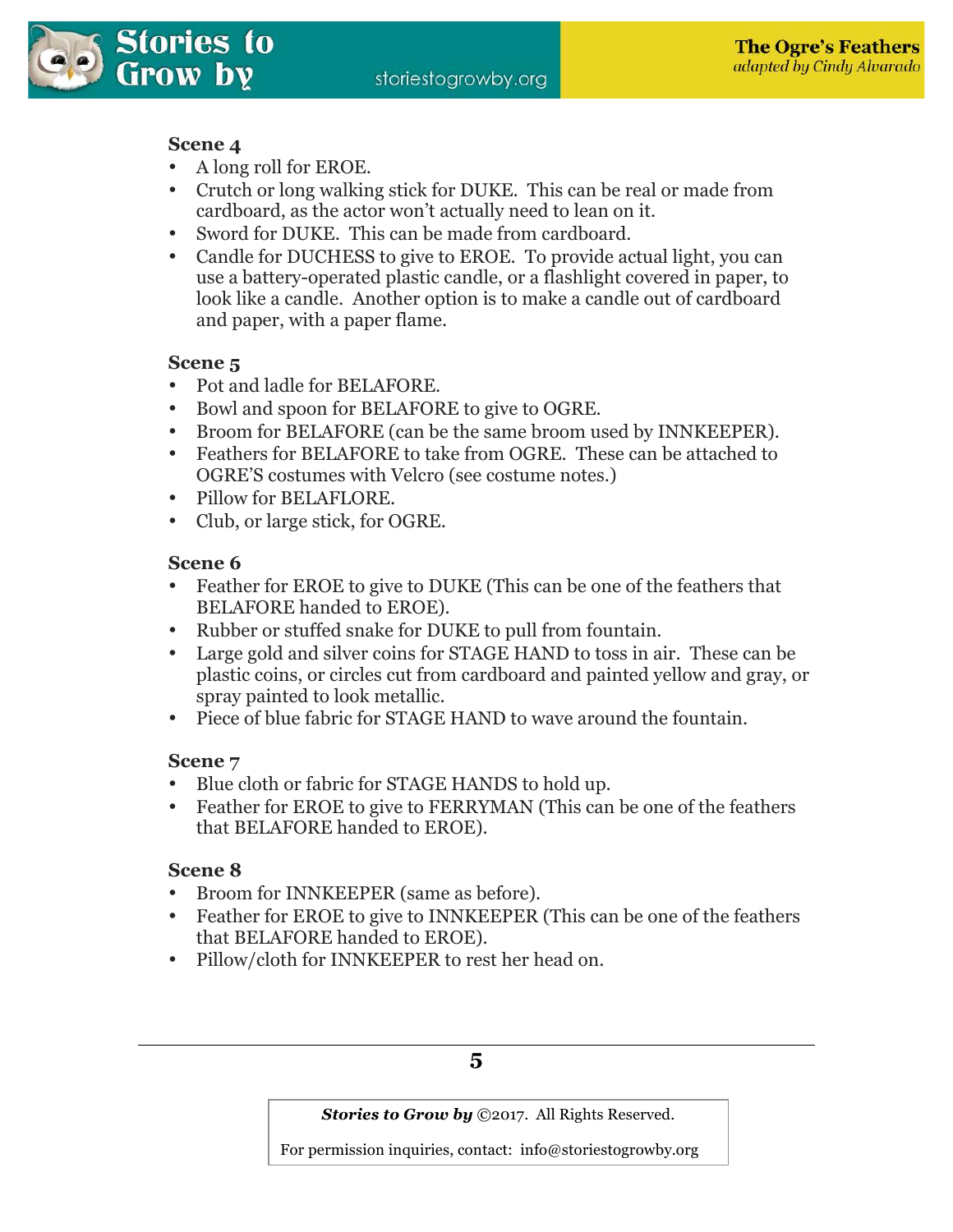

## **Scene 9**

- Feather for EROE to give to KING (The same one that INNKEEPER gave back to EROE).
- A bow for VILLAGER #2.
- An arrow through a hat for VILLAGER #1.
- Blue cloth or fabric for STAGE HANDS to hold up.



The stage is divided into two fixed locations- The King's throne room and the Ogre's home. If you want to make a backdrop or backdrops, you can paint it/them to show these two locations.

 There are three other locations, which will be "pop-up" locations. Set pieces will be brought on and action takes place at the front of the stage, in front of everything else. If you have enough STAGE HANDS, you can make transitions more seamless, by bringing the next "pop-up" scene on as the previous one is being taken off.

See below for more details on each scene.

 Note: This is a "journey" play, where EROE travels through each location to the OGRE'S house, and then travels back the same way. See images at the end of this section for suggestions on how to set the stage.

• **Scene 1—** The King's throne room. If you have a backdrop, this section can show a stone wall, large windows, and tapestries. On stage there is a throne and a table. The table can be small, but should be large enough to hold the various jars and vials. There is also a throne, which can be a regular wooden chairs covered in nice fabric, which can be any bright royal color, such as red, purple, or gold. The table can be covered in a nice fabric, as well.

 Optional: If you want to add a little more flare to this set, you can make two tall columns to place behind the throne and table. Columns can be cut from cardboard or foam board. Draw the shape of the column onto the surface and cut it out. Paint the middle white, and you can use a gold

**6** 

*Stories to Grow by* ©2017. All Rights Reserved.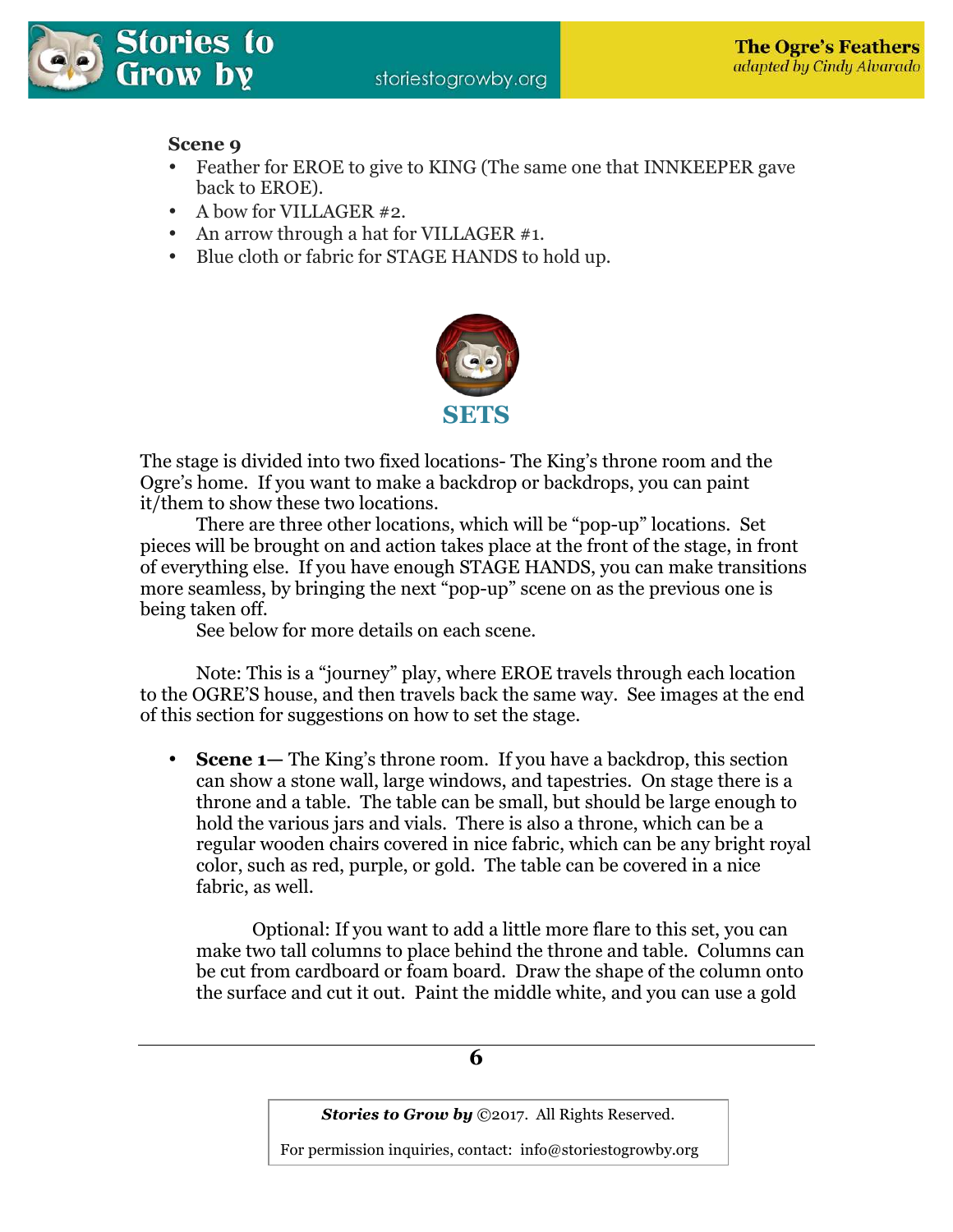

or yellow for the top and the base. If you want to create a look of indentations, use a light gray to paint lines down the length of the column.

 Tape or tie the columns to chairs, stools, milk crates, or other sturdy objects to act as bases. The column should stand freely, leaning against the base.

See image for examples of different types of columns:



**Scene 2—** Outside of the Inn. For this scene, STAGE HANDS will bring on the Inn door. This can be made from cardboard. Start with a large piece of square cardboard. Paint the cardboard to be the outside of the inn- maybe a tan or light gray.

 In the middle of the cardboard wall, paint a door in a different color. On the door paint a sign for the Inn. You can just write "INN" or you can name the Inn or let the kids name the Inn.

 The door does not have to be functional. INNKEEPER can just enter around the cardboard and stand in front of it. But, if you want the INNKEEPER to step through the door, you can make it to open: Cut around the frame of the door on one side and along the top. Leave the other side attached. This will be the hinge, allowing the door to swing open. See image below for example.

 You can brace the wall with a sturdy object so it can stand freely, or have STAGE HANDS hold it up for the short scene.

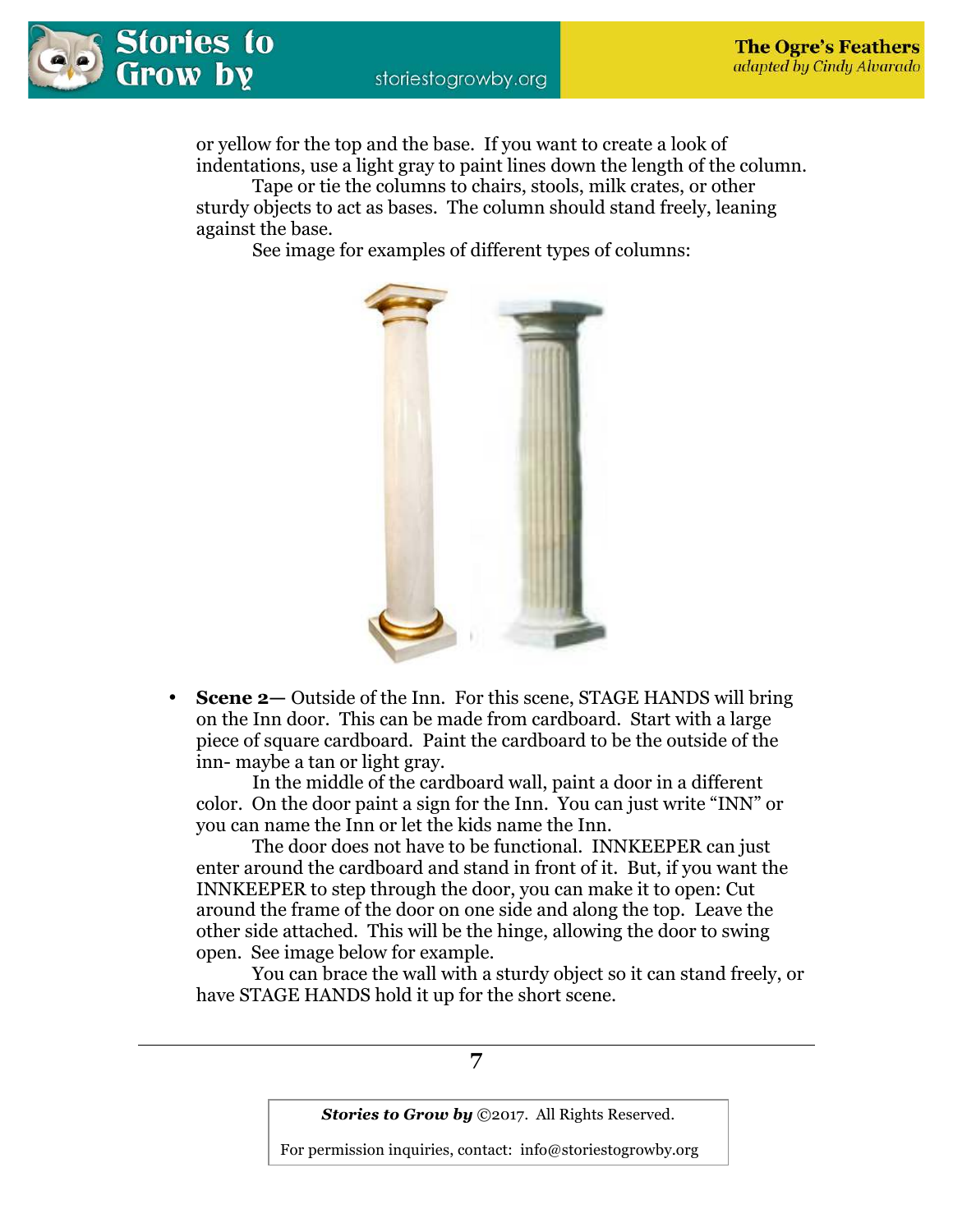



Inn wall. You can also paint flowers in bushes.

- **Scene 3—** The river. This scene happens at the front of the stage. Two STAGE HANDS being on a long piece of blue fabric, and hold it up about waist high, and wave it back and forth. FERRYMAN and EROE will walk slowly in front of the fabric.
- **Scene 4—** The estate of the Duke and Duchess. STAGE HANDS will bring on the fountain for the scene. The fountain can be made from urethane or Styrofoam blocks carved, painted, and glued together, to resemble a cascade rock fountain.

 Another option is to paint a stone fountain onto cardboard. Cut the fountain out and tape or tie it to two chairs, stool, or other sturdy objects to act as braces.

Note: When EROE sits "on" the fountain, he can sit on a small stool covered in gray paper to resemble a rock. The stool can sit in front of the fountain, right up against it.

• **Scene 5—** The Ogre's home. If you have a backdrop, this section can be painted to show gray cave walls. On stage there is a bed, a fireplace, a

## **8**

**Stories to Grow by** ©2017. All Rights Reserved.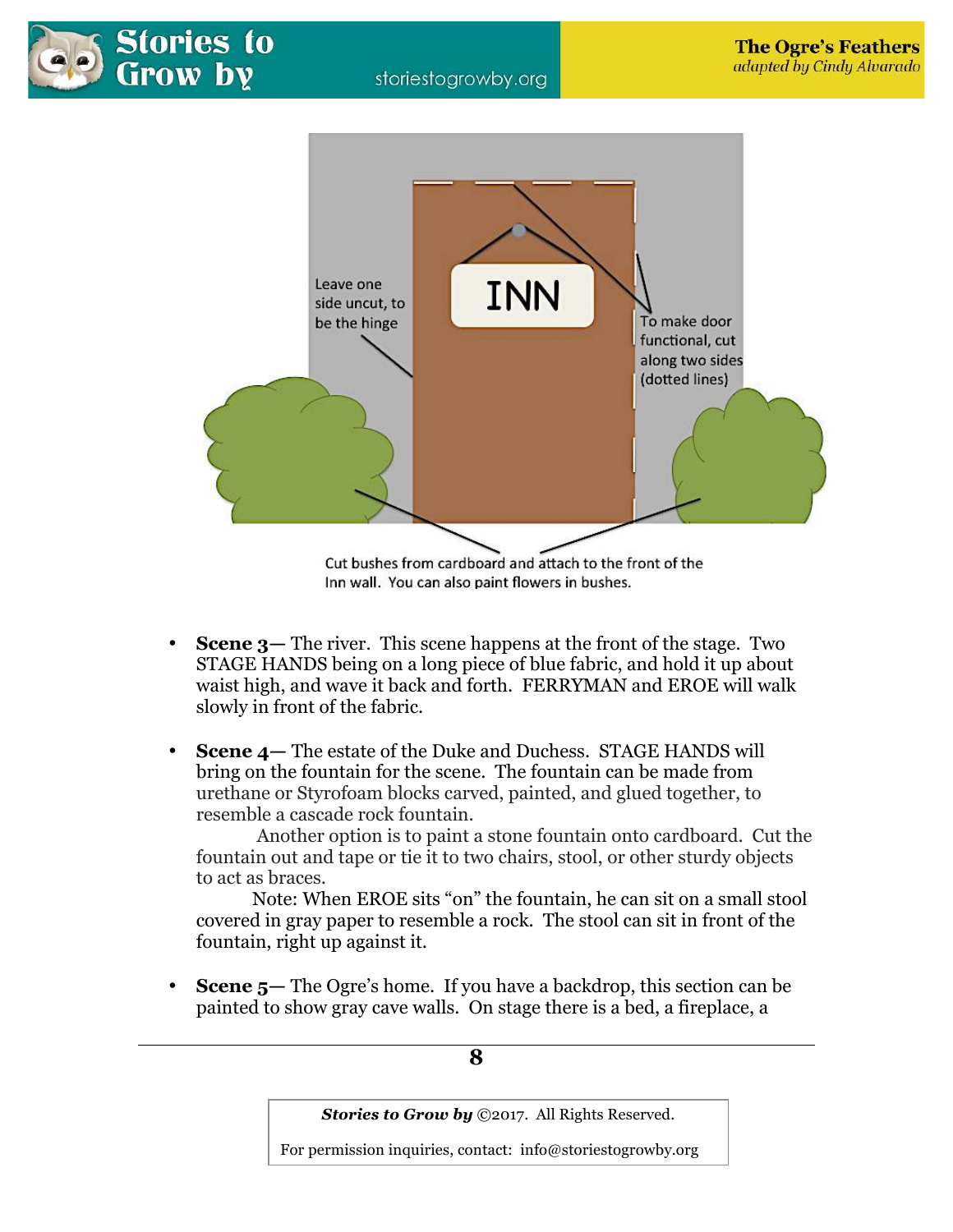table, and a chair. On the table is a bowl and a spoon.

 The fireplace can be painted onto a cardboard box. Use sponges to create the effect of stone, leaving a square in the middle where you can paint the fire on. A black pot, much like a witch's cauldron, can sit on a tripod of three sticks tied together in front of the painted fireplace.

 To make the bed: Start by putting two sturdy chair side by side. In front of the chairs you will need to place an ottoman, or something to act as an ottoman. You can use a short bench, or milk crates, or small stools.

 Cover the two chairs and the ottoman(s) with a large gray sheet or blanket (to resemble stone). If you want, you can gather the extra fabric and tape or tie it up under the "bed".

 Place two pillows against the backs of the chairs. On top of the first sheet or blanket, place another blanket, any color. There should also be a fur or a fuzzy blanket on the bed for BELAFORE to throw over EROE.

 OGRE will sit in the chair, with his legs stretched out onto the ottoman, on top of the first blanket and under the second. BELLAFORE can sit next to him, and arrange herself however works best for the action.

• **Scene 6—** The estate of the Duke and Duchess. Same as Scene 2, except in this scene the fountain will be unplugged and water will spring.

To "unplug" the fountain: When STAGE HANDS being on the fountain they also bring on a toy or stuffed snake. STAGE HANDS hide behind the fountain and place snake near the side of the fountain. DUKE will pull the snake from behind the fountain.

When the snake is removed, water and coins begin to flow from the fountain. One STAGE HAND throws coins (see Prop notes) into the air while the other STAGE HAND waves the blue fabric around and then places it onto the fountain, so that it hangs down in front.

- **Scene 7–** The river. Same as Scene 3.
- **Scene 8—** Outside of the Inn. Same as Scene 2.
- **Scene 9—** The King's throne room. Same as Scene 1.

*Stories to Grow by ©2017. All Rights Reserved.*